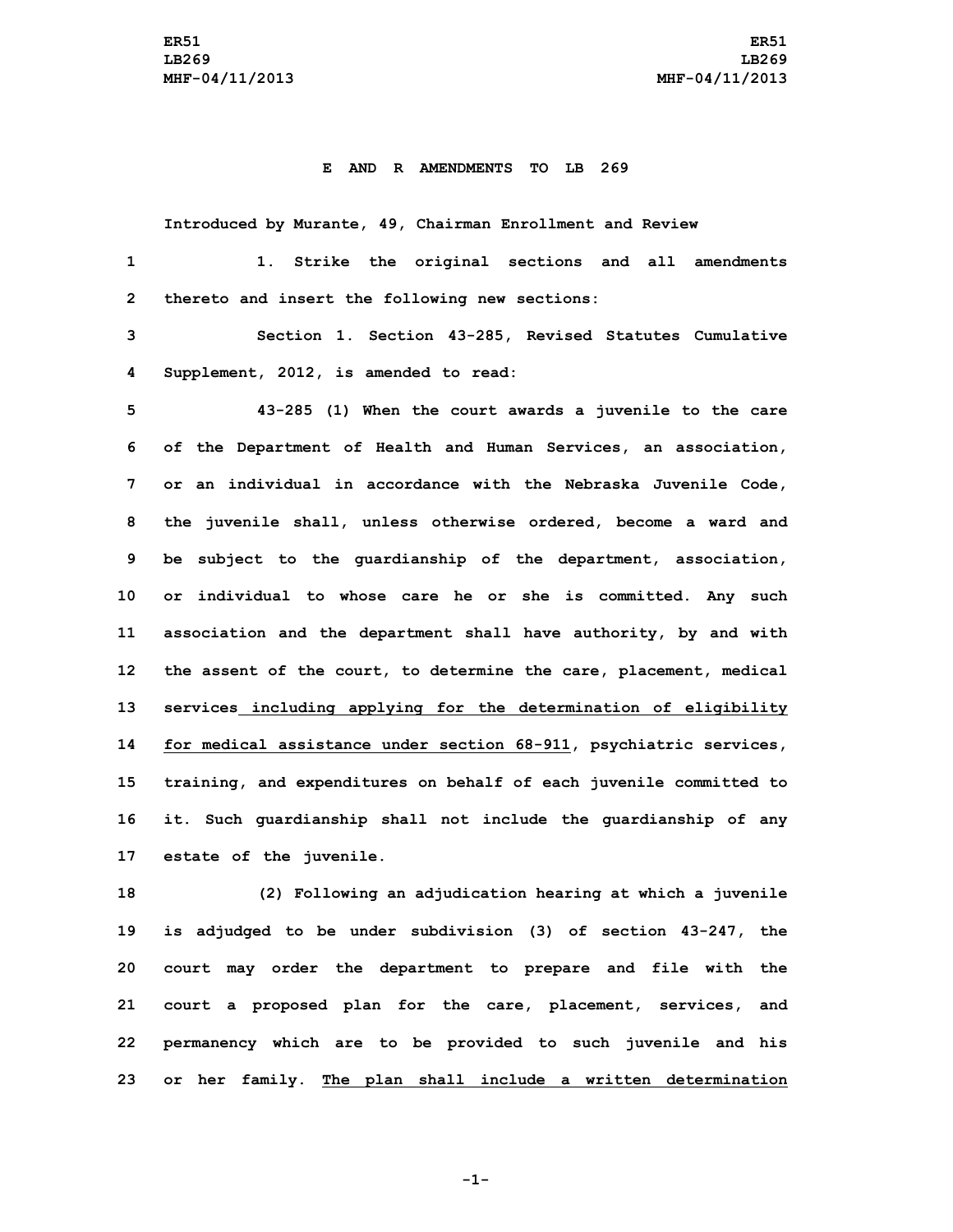**regarding the eligibility of the child for medical assistance under section 68-911. The health and safety of the juvenile shall be the paramount concern in the proposed plan. When the plan includes the provision of services in order that the juvenile can remain in his or her home and such services are to prevent out-of-home placement, the plan shall be prepared and shall clearly state that the services described in the plan are to prevent placement and that, absent preventive services, foster care is the planned arrangement for the child. The department shall include in the plan for <sup>a</sup> juvenile who is sixteen years of age or older and subject to the guardianship of the department <sup>a</sup> written independent living transition proposal which meets the requirements of section 43-1311.03. The court may approve the plan, modify the plan, order that an alternative plan be developed, or implement another plan that is in the juvenile's best interests. In its order the court shall include <sup>a</sup> finding regarding the appropriateness of the programs and services described in the proposal designed to assist the juvenile in acquiring independent living skills. Rules of evidence shall not apply at the dispositional hearing when the court considers the plan that has been presented.**

 **(3) Within thirty days after an order awarding <sup>a</sup> juvenile to the care of the department, an association, or an individual and until the juvenile reaches the age of majority, the department, association, or individual shall file with the court <sup>a</sup> report stating the location of the juvenile's placement and the needs of the juvenile in order to effectuate the purposes of subdivision (1) of section 43-246. The department, association, or individual**

**-2-**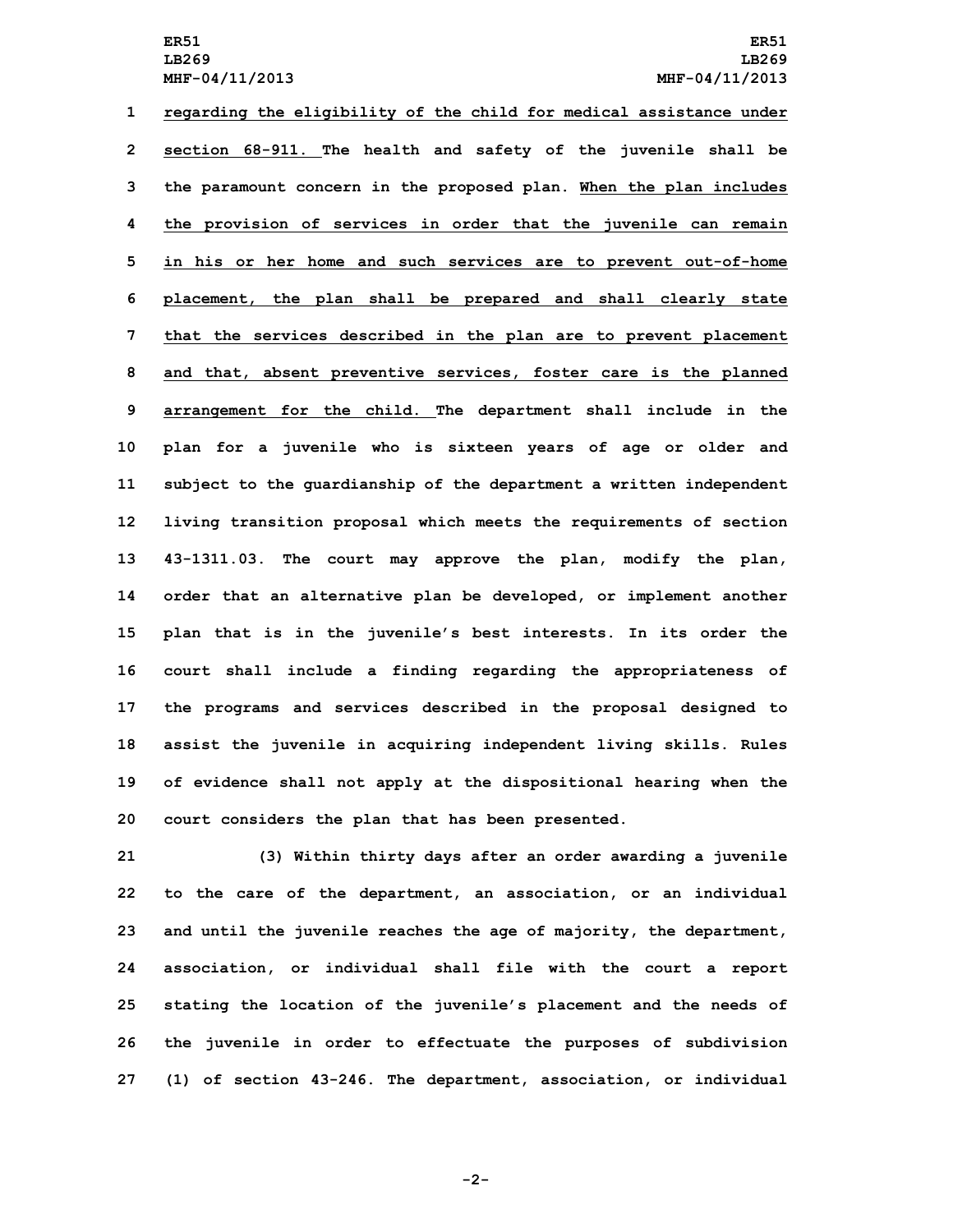**shall file <sup>a</sup> report with the court once every six months or at shorter intervals if ordered by the court or deemed appropriate by the department, association, or individual. Every six months, the report shall provide an updated determination regarding the eligibility of the child for medical assistance under section 68-911. The department, association, or individual shall file <sup>a</sup> report and notice of placement change with the court and shall send copies of the notice to all interested parties at least seven days before the placement of the juvenile is changed from what the court originally considered to be <sup>a</sup> suitable family home or institution to some other custodial situation in order to effectuate the purposes of subdivision (1) of section 43-246. The court, on its own motion or upon the filing of an objection to the change by an interested party, may order <sup>a</sup> hearing to review such <sup>a</sup> change in placement and may order that the change be stayed until the completion of the hearing. Nothing in this section shall prevent the court on an ex parte basis from approving an immediate change in placement upon good cause shown. The department may make an immediate change in placement without court approval only if the juvenile is in <sup>a</sup> harmful or dangerous situation or when the foster parents request that the juvenile be removed from their home. Approval of the court shall be sought within twenty-four hours after making the change in placement or as soon thereafter as possible. The department shall provide the juvenile's guardian ad litem with <sup>a</sup> copy of any report filed with the court by the department pursuant to this subsection.**

**27 (4) The court shall also hold <sup>a</sup> permanency hearing if**

**-3-**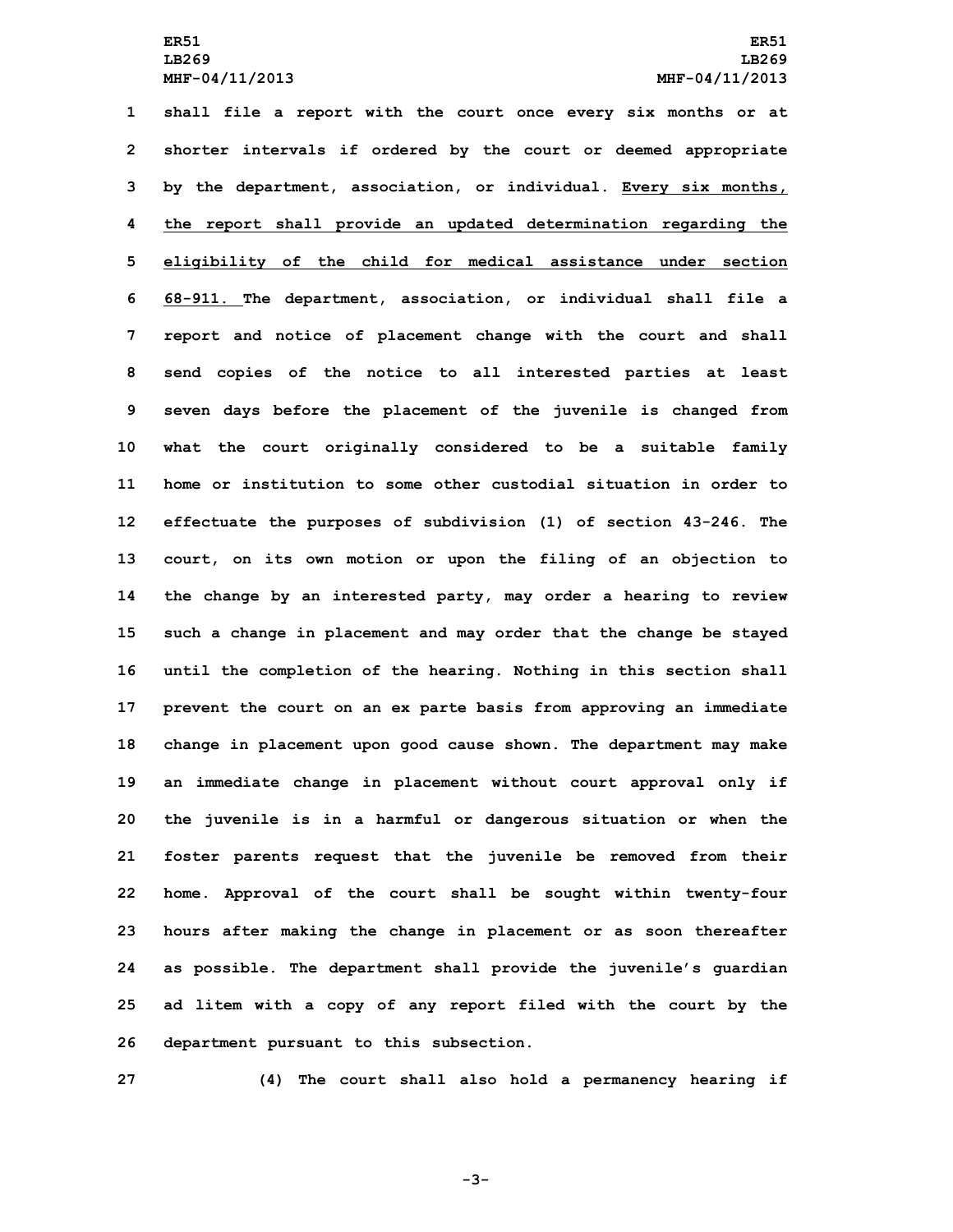**ER51 ER51 LB269 LB269 MHF-04/11/2013 MHF-04/11/2013**

**1 required under section 43-1312.**

 **(5) When the court awards <sup>a</sup> juvenile to the care of the department, an association, or an individual, then the department, association, or individual shall have standing as <sup>a</sup> party to file any pleading or motion, to be heard by the court with regard to such filings, and to be granted any review or relief requested in such filings consistent with the Nebraska Juvenile Code.**

 **(6) Whenever <sup>a</sup> juvenile is in <sup>a</sup> foster care placement as defined in section 43-1301, the Foster Care Review Office or the designated local foster care review board may participate in proceedings concerning the juvenile as provided in section 43-1313 and notice shall be given as provided in section 43-1314.**

 **(7) Any written findings or recommendations of the Foster Care Review Office or the designated local foster care review board with regard to <sup>a</sup> juvenile in <sup>a</sup> foster care placement submitted to <sup>a</sup> court having jurisdiction over such juvenile shall be admissible in any proceeding concerning such juvenile if such findings or recommendations have been provided to all other parties of record.**

 **(8) The executive director and any agent or employee of the Foster Care Review Office or any member of any local foster care review board participating in an investigation or making any report pursuant to the Foster Care Review Act or participating in <sup>a</sup> judicial proceeding pursuant to this section shall be immune from any civil liability that would otherwise be incurred except for false statements negligently made.**

**26 Sec. 2. Section 43-905, Revised Statutes Cumulative 27 Supplement, 2012, is amended to read:**

**-4-**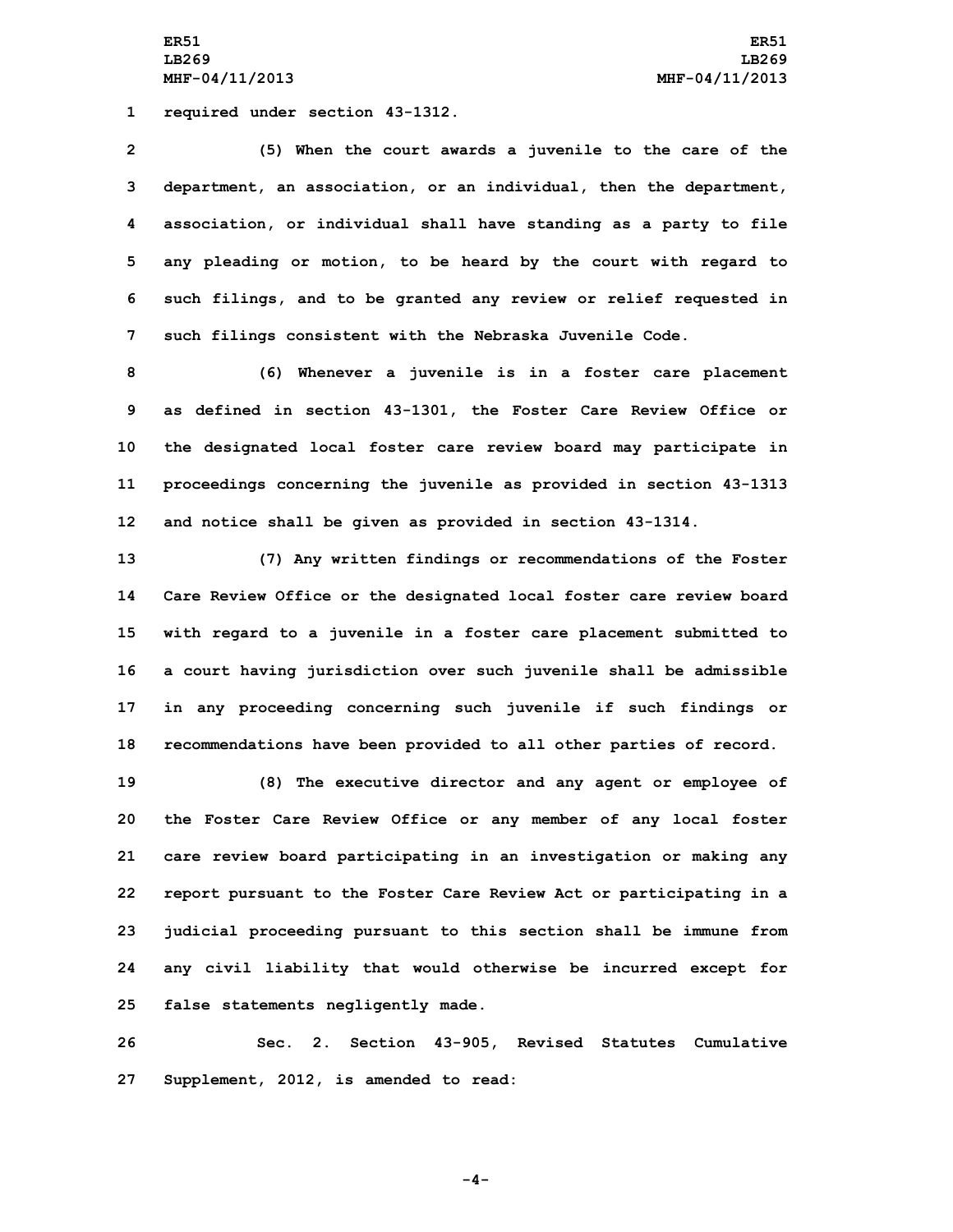**43-905 (1) The Department of Health and Human Services shall be the legal guardian of all children committed to it. The department shall afford temporary care and shall use special diligence to provide suitable homes for such children. The department shall make reasonable efforts to accomplish joint-sibling placement or sibling visitation or ongoing interaction between siblings as provided in section 43-1311.02. The department is authorized to place such children in suitable families for adoption, foster care, or guardianship or, in the discretion of the department, on <sup>a</sup> written contract.**

 **(2) The contract shall provide (a) for the children's education in the public schools or otherwise, (b) for teaching them some useful occupation, and (c) for kind and proper treatment as members of the family in which they are placed.**

 **(3) Whenever any child who has been committed to the department becomes self-supporting, the department shall declare that fact and the guardianship of the department shall cease. Thereafter the child shall be entitled to his or her own earnings. Guardianship of and services by the department shall never extend beyond the age of majority, except that (a) services by the department to <sup>a</sup> child shall continue until the child reaches the age of twenty-one if the child is <sup>a</sup> student regularly attending <sup>a</sup> school, college, or university or regularly attending <sup>a</sup> course of vocational or technical training designed to prepare such child for gainful employment and (b) beginning January 1, 2014, coverage for health care and related services under medical assistance in accordance with section 68-911 may be extended as provided under**

**-5-**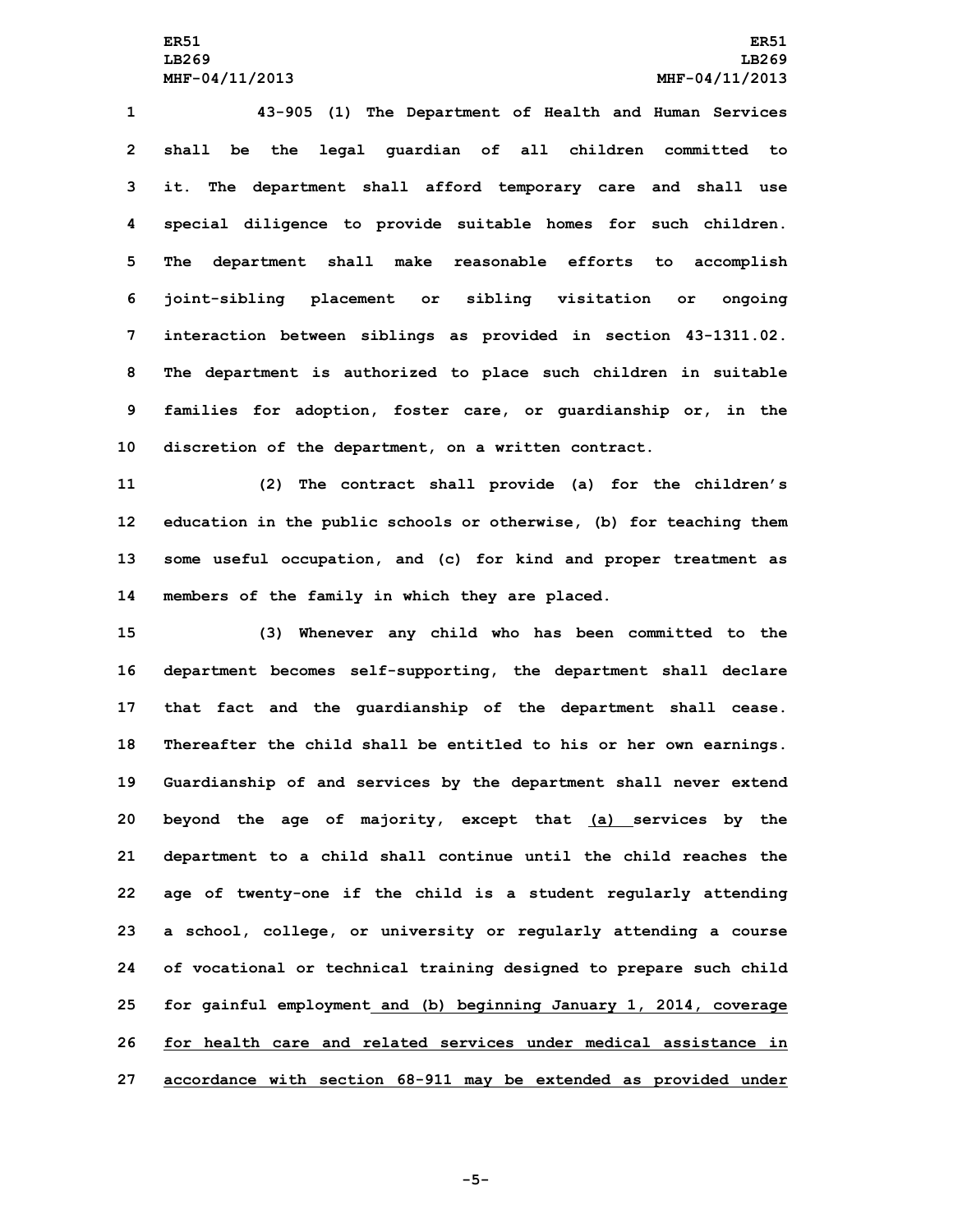**ER51 ER51 LB269 LB269 MHF-04/11/2013 MHF-04/11/2013 1 the federal Patient Protection and Affordable Care Act, 42 U.S.C. 2 1396a(a)(10)(A)(i)(IX), as such act and section existed on January**

**3 1, 2013, for medicaid coverage for individuals under twenty-six 4 years of age as allowed pursuant to such act.**

 **(4) Whenever the parents of any ward, whose parental rights have not been terminated, have become able to support and educate their child, the department shall restore the child to his or her parents if the home of such parents would be <sup>a</sup> suitable home. The guardianship of the department shall then cease.**

 **(5) Whenever permanent free homes for the children cannot be obtained, the department shall have the authority to provide and pay for the maintenance of the children in private families, in foster care, in guardianship, in boarding homes, or in institutions for care of children.**

**15 Sec. 3. Section 43-1311.03, Revised Statutes Cumulative 16 Supplement, 2012, is amended to read:**

 **43-1311.03 (1) When <sup>a</sup> child placed in foster care turns sixteen years of age or enters foster care and is at least sixteen years of age, <sup>a</sup> written independent living transition proposal shall be developed by the Department of Health and Human Services at the direction and involvement of the child to prepare for the transition from foster care to adulthood. The transition proposal shall be personalized based on the child's needs. The transition proposal shall include, but not be limited to, the following needs:**

**25 (a) Education;**

**26 (b) Employment services and other workforce support; 27 (c) Health and health care coverage, including the**

**-6-**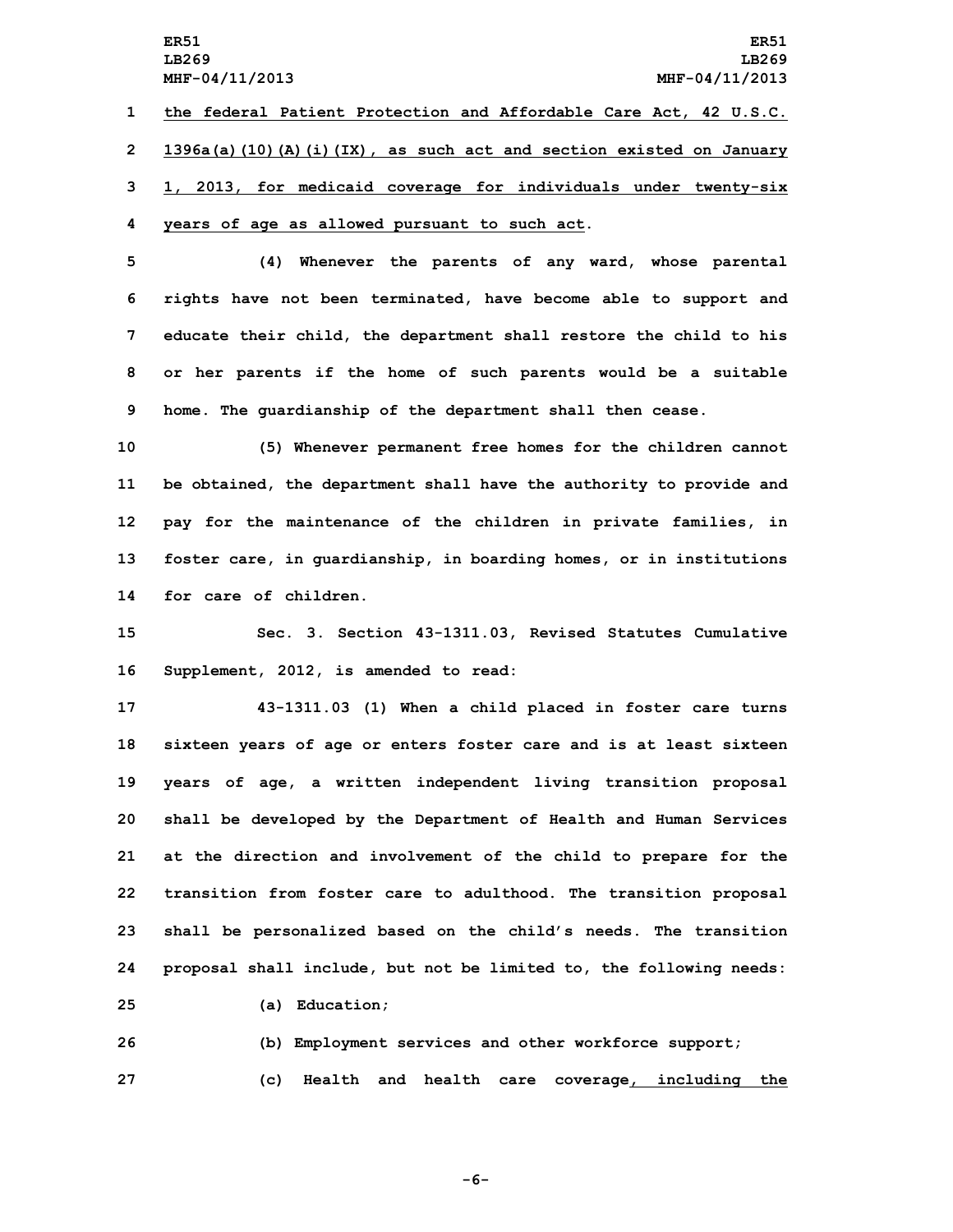**ER51 ER51 LB269 LB269 MHF-04/11/2013 MHF-04/11/2013 child's potential eligibility for medicaid coverage under the federal Patient Protection and Affordable Care Act, 42 U.S.C. 1396a(a)(10)(A)(i)(IX), as such act and section existed on January 4 1, 2013; (d) Financial assistance, including education on credit card financing, banking, and other services; (e) Housing; (f) Relationship development; and (g) Adult services, if the needs assessment indicates that the child is reasonably likely to need or be eligible for services or other support from the adult services system. (2) The transition proposal shall be developed and frequently reviewed by the department in collaboration with the child's transition team. The transition team shall be comprised of the child, the child's caseworker, the child's guardian ad litem, individuals selected by the child, and individuals who have knowledge of services available to the child. (3) The transition proposal shall be considered <sup>a</sup> working document and shall be, at the least, updated for and reviewed at every permanency or review hearing by the court. (4) The final transition proposal prior to the child's leaving foster care shall specifically identify how the need for housing will be addressed. (5) If the child is interested in pursuing higher education, the transition proposal shall provide for the process in applying for any applicable state, federal, or private aid. (6) On or before the date the child reaches nineteen**

**-7-**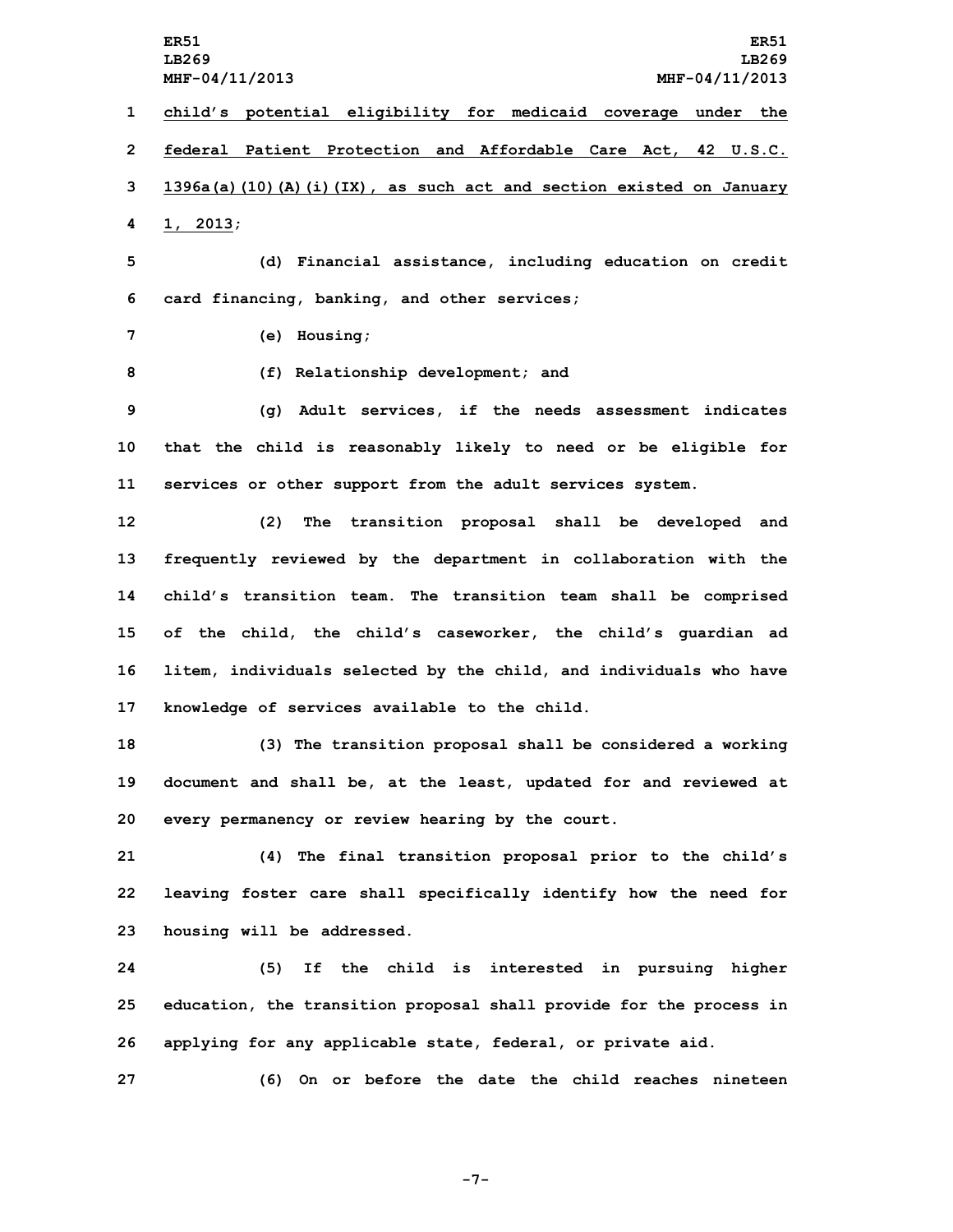**years of age, the department shall provide the child with (a) <sup>a</sup> certified copy of the child's birth certificate and facilitate securing <sup>a</sup> federal social security card when the child is eligible for such card and (b) all documentation required for enrollment in medicaid coverage for former foster care children as available under the federal Patient Protection and Affordable Care Act, 42 U.S.C. 1396a(a)(10)(A)(i)(IX), as such act and section existed on January 1, 2013. All fees associated with securing the certified copy of the child's birth certificate shall be waived by the state. Sec. 4. Section 43-4101, Revised Statutes Cumulative Supplement, 2012, is amended to read:**

 **43-4101 (1) The Nebraska Juvenile Service Delivery Project shall be established as <sup>a</sup> pilot program administered by the Office of Probation Administration. The pilot program shall be evaluated by the University of Nebraska Medical Center's College of Public Health. The project may be expanded by the Office of Probation Administration. The purpose of the pilot program is to (1) (a) provide access to services in the community for juveniles placed on probation, (2) (b) prevent unnecessary commitment of juveniles to the Department of Health and Human Services and to the Office of Juvenile Services, (3) (c) eliminate barriers preventing juveniles from receiving needed services, (4) (d) prevent unnecessary penetration of juveniles further into the juvenile justice system, (5) (e) enable the juvenile's needs to be met in the least intrusive and least restrictive manner while maintaining the safety of the juvenile and the community, (6) (f) reduce the duplication of resources within the juvenile justice**

**-8-**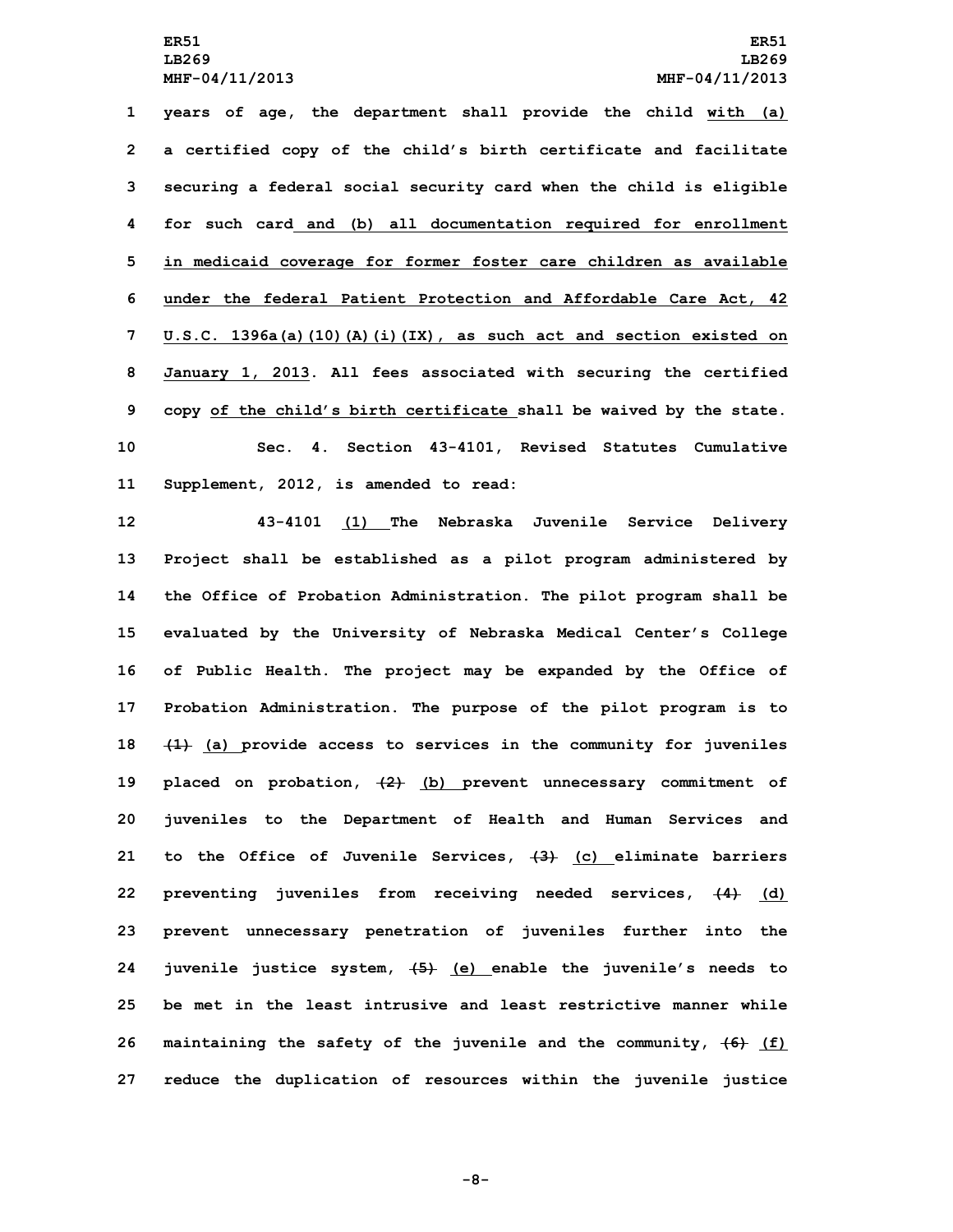**1 system through intense coordinated case management and supervision, 2 and (7) (g) use evidence-based practices and responsive case 3 management to improve outcomes for adjudicated juveniles.**

 **(2) On or before July 1, 2013, the Department of Health and Human Services, shall apply for reimbursement under Title IV-E of the federal Social Security Act, as amended, for reimbursable costs associated with the Nebraska Juvenile Service Delivery Project. The reimbursed funds received by the department shall be remitted to the State Treasurer for credit to the Probation Program Cash Fund for reimbursement of expenses incurred by the Office of Probation Administration pursuant to the Nebraska Juvenile Service Delivery Project.**

**13 Sec. 5. Section 43-4202, Revised Statutes Cumulative 14 Supplement, 2012, is amended to read:**

 **43-4202 (1) The Nebraska Children's Commission is created as <sup>a</sup> high-level leadership body to (a) create <sup>a</sup> statewide strategic plan for reform of the child welfare system programs and services in the State of Nebraska and (b) review the operations of the Department of Health and Human Services regarding child welfare programs and services and recommend, as <sup>a</sup> part of the statewide strategic plan, options for attaining the legislative intent stated in section 43-4201, either by the establishment of <sup>a</sup> new division within the department or the establishment of <sup>a</sup> new state agency to provide all child welfare programs and services which are the responsibility of the state. The commission shall provide <sup>a</sup> permanent forum for collaboration among state, local, community, public, and private stakeholders in child welfare programs and**

**-9-**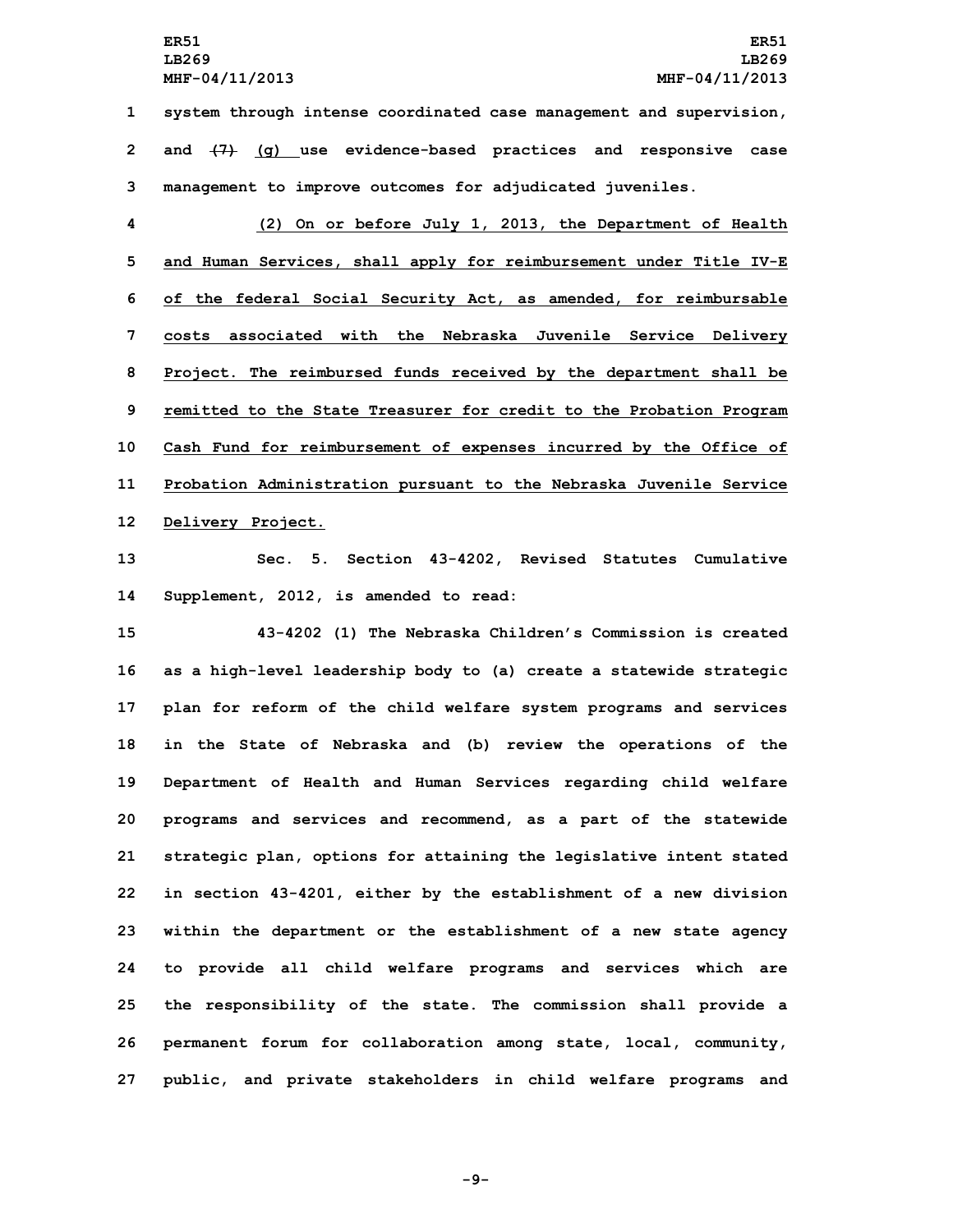**1 services.**

**2 (2) The commission shall include the following voting 3 members:**

**4 (a) The chief executive officer of the Department of 5 Health and Human Services or his or her designee;**

**6 (b) The Director of Children and Family Services or his 7 or her designee; and**

**8 (a) The executive director of the Foster Care Review 9 Office; and**

 **(c) Sixteen (b) Seventeen members appointed by the Governor within thirty days after April 12, 2012. The members appointed pursuant to this subdivision shall represent stakeholders in the child welfare system and shall include: (i) <sup>A</sup> director of <sup>a</sup> child advocacy center; (ii) an administrator of <sup>a</sup> behavioral health region established pursuant to section 71-807; (iii) <sup>a</sup> community representative from each of the service areas designated pursuant to section 81-3116. In the eastern service area designated pursuant to such section, the representative may be from <sup>a</sup> lead agency of <sup>a</sup> pilot project established under Legislative Bill 961, One Hundred Second Legislature, Second Session, 2012, section 68-1212 or <sup>a</sup> collaborative member; (iv) <sup>a</sup> prosecuting attorney who practices in juvenile court; (v) <sup>a</sup> guardian ad litem; (vi) <sup>a</sup> biological parent currently or previously involved in the child welfare system; (vii) <sup>a</sup> foster parent; (viii) <sup>a</sup> court appointed special advocate volunteer; (ix) <sup>a</sup> member of the State Foster Care Review Board or any entity that succeeds to the powers and duties of the board or <sup>a</sup> member of <sup>a</sup> local foster care review board; (x) <sup>a</sup> child welfare**

**-10-**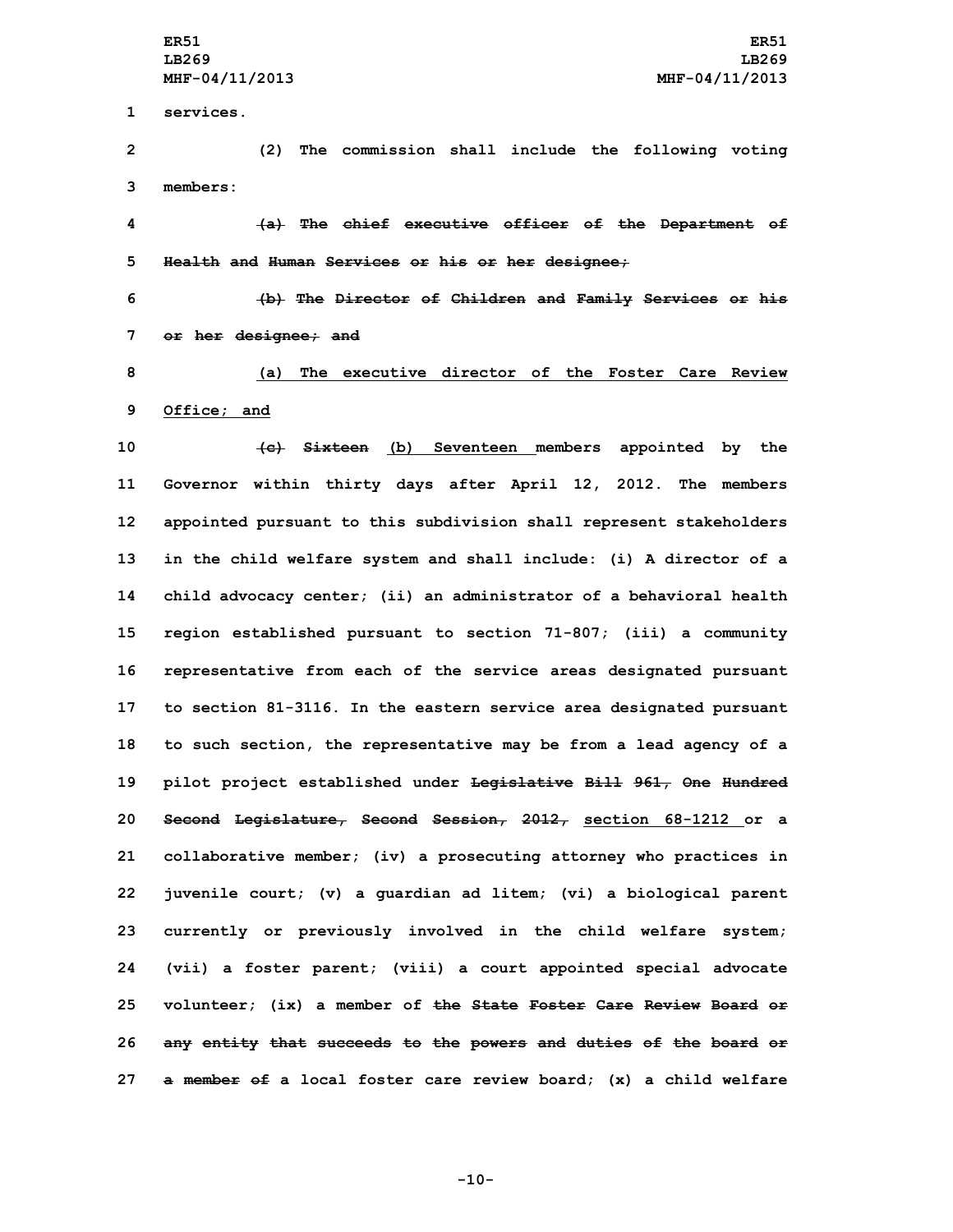**service agency that directly provides <sup>a</sup> wide range of child welfare services and is not <sup>a</sup> member of <sup>a</sup> lead agency collaborative; (xi) <sup>a</sup> young adult previously in foster care; and (xii) <sup>a</sup> representative of <sup>a</sup> child advocacy organization that deals with legal and policy issues that include child welfare; and (xiii) <sup>a</sup> representative of <sup>a</sup> federally recognized Indian tribe residing within the State of Nebraska and appointed from <sup>a</sup> list of three nominees submitted by the Commission on Indian Affairs.**

 **(3) The commission Nebraska Children's Commission shall have the following nonvoting, ex officio members: (a) The chairperson of the Health and Human Services Committee of the Legislature or <sup>a</sup> committee member designated by the chairperson; (b) the chairperson of the Judiciary Committee of the Legislature or <sup>a</sup> committee member designated by the chairperson; (c) the chairperson of the Appropriations Committee of the Legislature or <sup>a</sup> committee member designated by the chairperson; and (d) three persons appointed by the State Court Administrator; (e) the chief executive officer of the Department of Health and Human Services or his or her designee; (f) the Director of Children and Family Services of the Division of Children and Family Services of the Department of Health and Human Services or his or her designee; and (g) the Inspector General of Nebraska Child Welfare. The nonvoting, ex officio members may attend commission meetings and participate in the discussions of the commission, provide information to the commission on the policies, programs, and processes of each of their respective bodies, gather information for the commission, and provide information back to their respective bodies from the**

**-11-**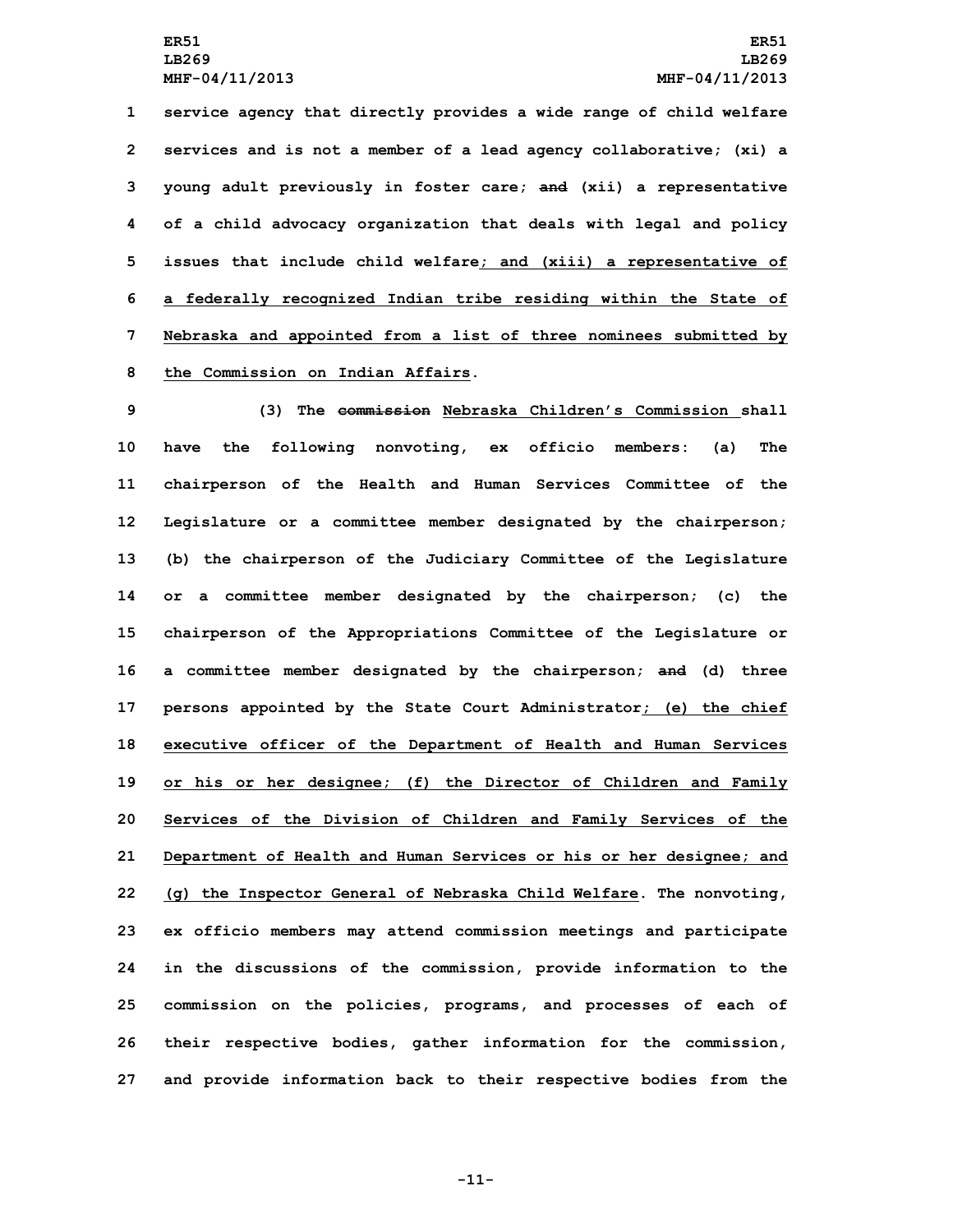**1 commission. The nonvoting, ex officio members shall not vote on 2 decisions by the commission or on the direction or development of 3 the statewide strategic plan pursuant to section 43-4204.**

 **(4) The commission shall meet within sixty days after April 12, 2012, and shall select from among its members <sup>a</sup> chairperson and vice-chairperson and conduct any other business necessary to the organization of the commission. The commission shall meet not less often than once every three months, and meetings of the commission may be held at any time on the call of the chairperson. The commission shall be within the office of the chief executive officer of the Department of Health and Human Services. The commission may hire staff to carry out the responsibilities of the commission. For administrative purposes, the offices of the staff of the commission shall be located in the Foster Care Review Office. The commission shall hire a consultant with experience in facilitating strategic planning to provide neutral, independent assistance in developing the statewide strategic plan. The commission shall terminate on June 30, 2014, unless continued by the Legislature.**

 **(5) The commission, with assistance from the executive director of the Foster Care Review Office, shall employ <sup>a</sup> policy analyst to provide research and expertise to the commission relating to the child welfare system. The policy analyst shall work in conjunction with the staff of the commission. His or her responsibilities may include, but are not limited to: (a) Monitoring the Nebraska child welfare system and juvenile justice system to provide information to the commission; (b) analyzing**

**-12-**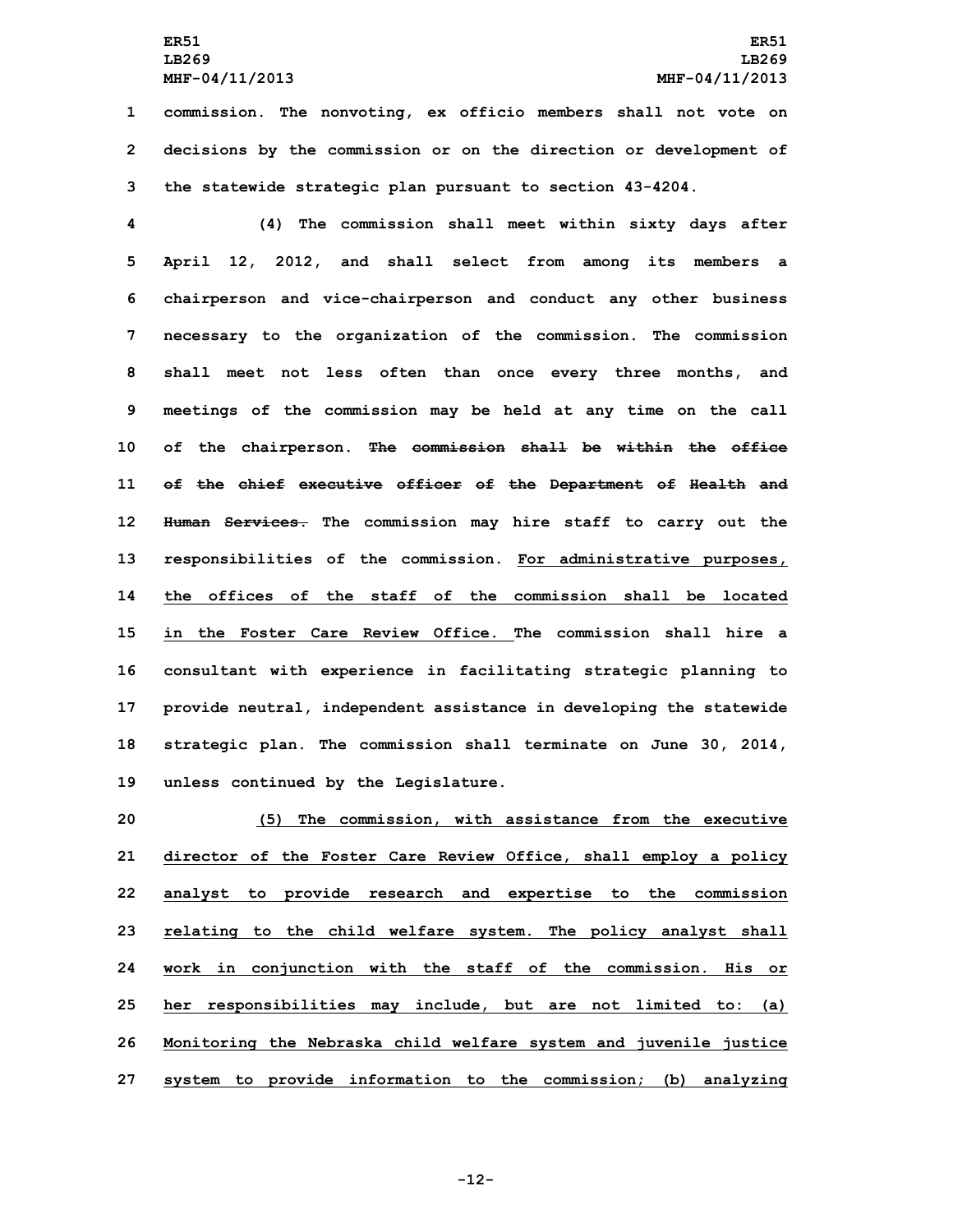**child welfare and juvenile justice public policy through research and literature reviews and drafting policy reports when requested; (c) managing or leading projects or tasks and providing resource support to commission members and committees as determined by the chairperson of the commission; (d) serving as liaison among child welfare and juvenile justice stakeholders and the public and responding to information inquiries as required; and (e) other duties as assigned by the commission.**

**9 (5) (6) Members of the commission shall be reimbursed for 10 their actual and necessary expenses as members of such commission 11 as provided in sections 81-1174 to 81-1177.**

**12 Sec. 6. Section 43-4203, Revised Statutes Cumulative 13 Supplement, 2012, is amended to read:**

 **43-4203 (1) The Nebraska Children's Commission shall work with administrators from each of the service areas designated pursuant to section 81-3116, the teams created pursuant to section 28-728, local foster care review boards, child advocacy centers, the teams created pursuant to the Supreme Court's Through the Eyes of the Child Initiative, community stakeholders, and advocates for child welfare programs and services to establish networks in each of such service areas. Such networks shall permit collaboration to strengthen the continuum of services available to child welfare agencies and to provide resources for children and juveniles outside the child protection system. Each service area shall develop its own unique strategies to be included in the statewide strategic plan. The Department of Health and Human Services shall assist in identifying the needs of each service area.**

**-13-**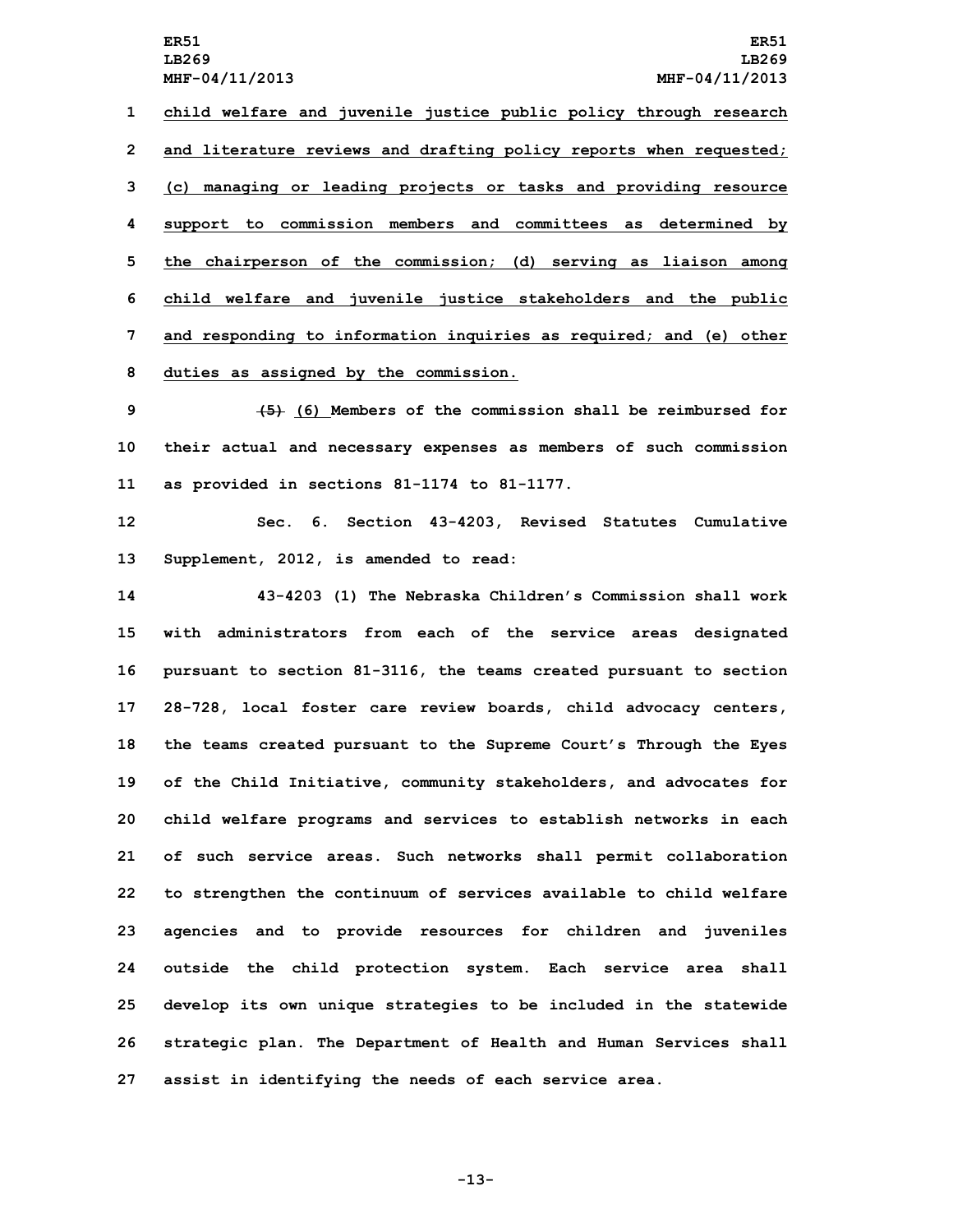**(2)(a) The commission shall create <sup>a</sup> committee to examine state policy regarding the prescription of psychotropic drugs for children who are wards of the state and the administration of such drugs to such children. Such committee shall review the policy and procedures for prescribing and administering such drugs and make recommendations to the commission for changes in such policy and procedures.**

 **(b) The commission shall create <sup>a</sup> committee to examine the structure and responsibilities of the Office of Juvenile Services as they exist on April 12, 2012. Such committee shall review the role and effectiveness of the youth rehabilitation and treatment centers in the juvenile justice system and make recommendations to the commission on the future role of the youth rehabilitation and treatment centers in the juvenile justice continuum of care. Such committee shall also review the responsibilities of the Administrator of the Office of Juvenile Services, including oversight of the youth rehabilitation and treatment centers and juvenile parole, and make recommendations to the commission relating to the future responsibilities of the administrator.**

 **(c) The commission may organize committees as it deems necessary. Members of the committees may be members of the commission or may be appointed, with the approval of the majority of the commission, from individuals with knowledge of the committee's subject matter, professional expertise to assist the committee in completing its assigned responsibilities, and the ability to collaborate within the committee and with the commission**

**-14-**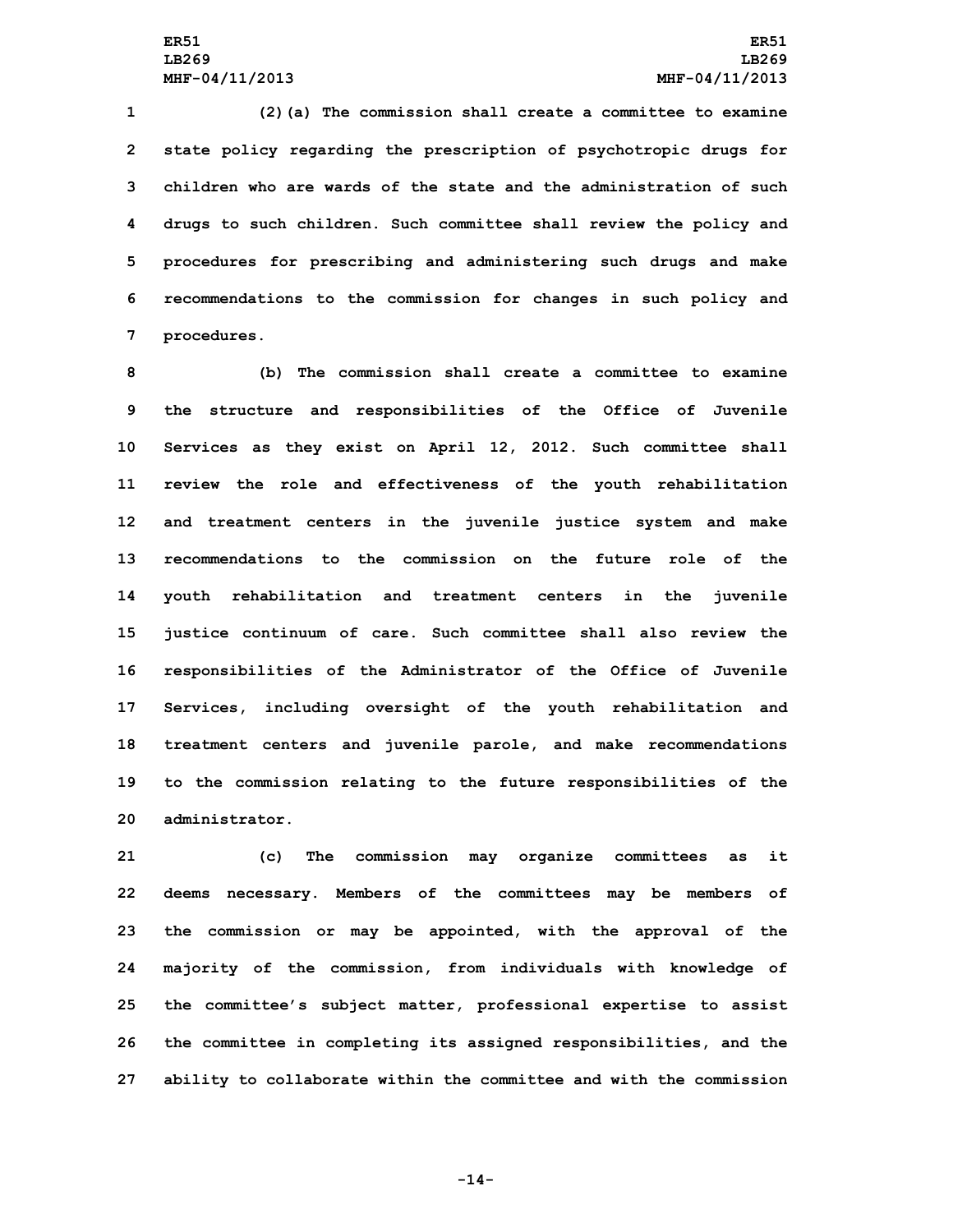**1 to carry out the powers and duties of the commission.**

 **(d) If the One Hundred Second Legislature, Second Session, 2012, creates the The Title IV-E Demonstration Project Committee or created pursuant to section 43-4208 and the Foster Care Reimbursement Rate Committee, or both, such committees created pursuant to section 43-4212 shall be under the jurisdiction of the commission.**

 **(3) The commission shall work with the office of the State Court Administrator, as appropriate, and entities which coordinate facilitated conferencing as described in section 43-247.01. Facilitated conferencing shall be included in statewide strategic plan discussions by the commission. Facilitated conferencing shall continue to be utilized and maximized, as determined by the court of jurisdiction, during the development of the statewide strategic plan. Funding and contracting of facilitated conferencing entities shall continue to be provided by the Department of Health and Human Services to at least the same extent as such funding and contracting are being provided on April 12, 2012.**

 **(4) The commission shall gather information and communicate with juvenile justice specialists of the Office of Probation Administration and county officials with respect to any county-operated practice model participating in the Crossover Youth Program of the Center for Juvenile Justice Reform at Georgetown University.**

**26 (5) The commission shall coordinate and gather 27 information about the progress and outcomes of the Nebraska**

**-15-**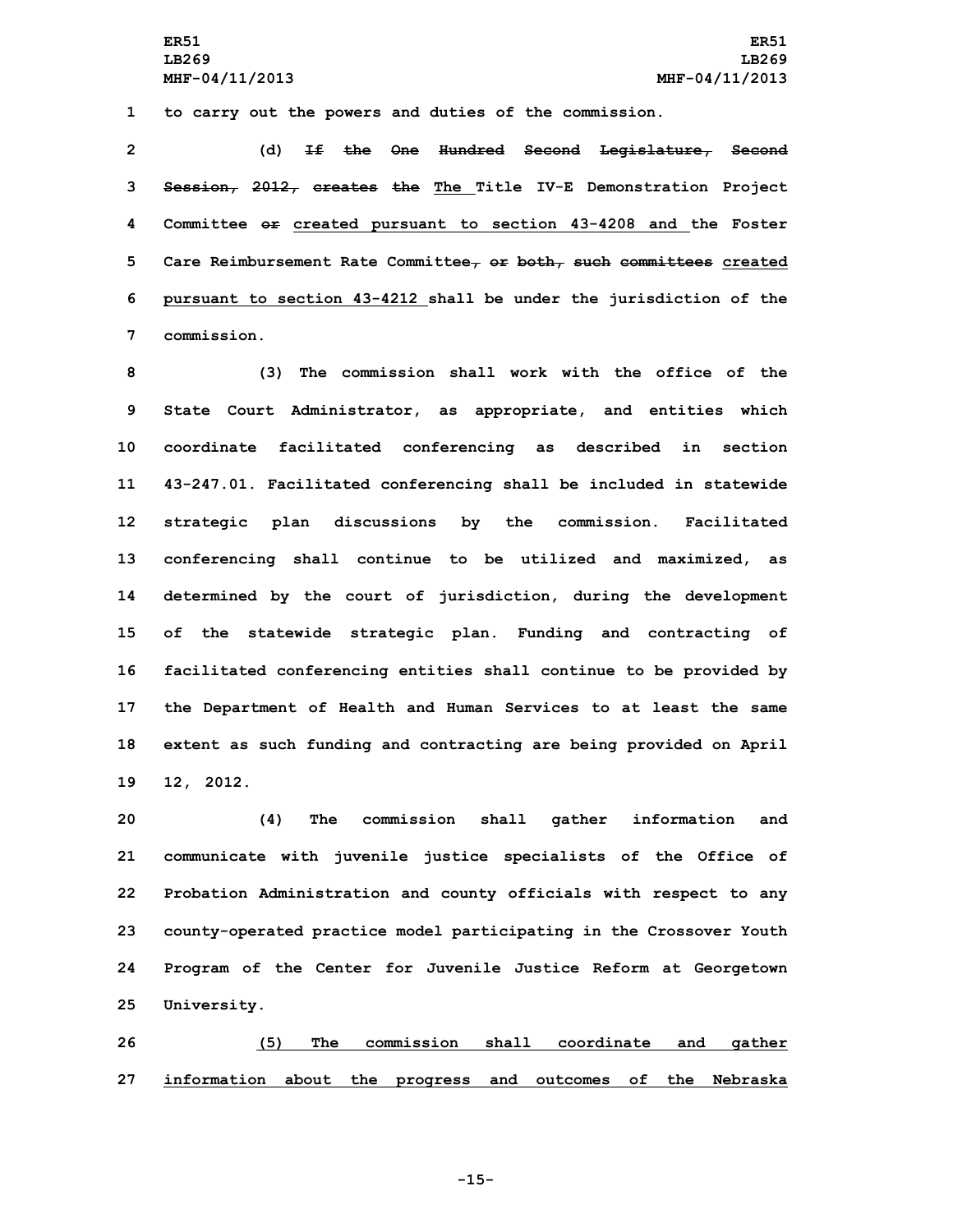## **1 Juvenile Service Delivery Project established pursuant to section 2 43-4101.**

 **(5) If the Nebraska Juvenile Service Delivery Project is enacted by the One Hundred Second Legislature, Second Session, 2012, the commission shall coordinate and gather information about the progress and outcomes of the project.**

**7 Sec. 7. Section 43-4208, Revised Statutes Cumulative 8 Supplement, 2012, is amended to read:**

 **43-4208 (1)(a) The Title IV-E Demonstration Project Committee is created. The members of the committee shall be appointed by the Director of Children and Family Services or his or her designee and shall include representatives of the Department of Health and Human Services and representatives of child welfare stakeholder entities, including one advocacy organization which deals with legal and policy issues that include child welfare, one advocacy organization the singular focus of which is issues impacting children, two child welfare service agencies that provide <sup>a</sup> wide range of child welfare services, and one entity which is <sup>a</sup> lead agency as of March 1, 2012. Members of the committee shall have experience or knowledge in the area of child welfare that involves Title IV-E eligibility criteria and activities. In addition, there shall be at least one ex officio member of the committee, appointed by the State Court Administrator. The ex officio member or members shall not be involved in decisionmaking, implementation plans, or reporting but may attend committee meetings, provide information to the committee about the processes and programs of the court system involving children**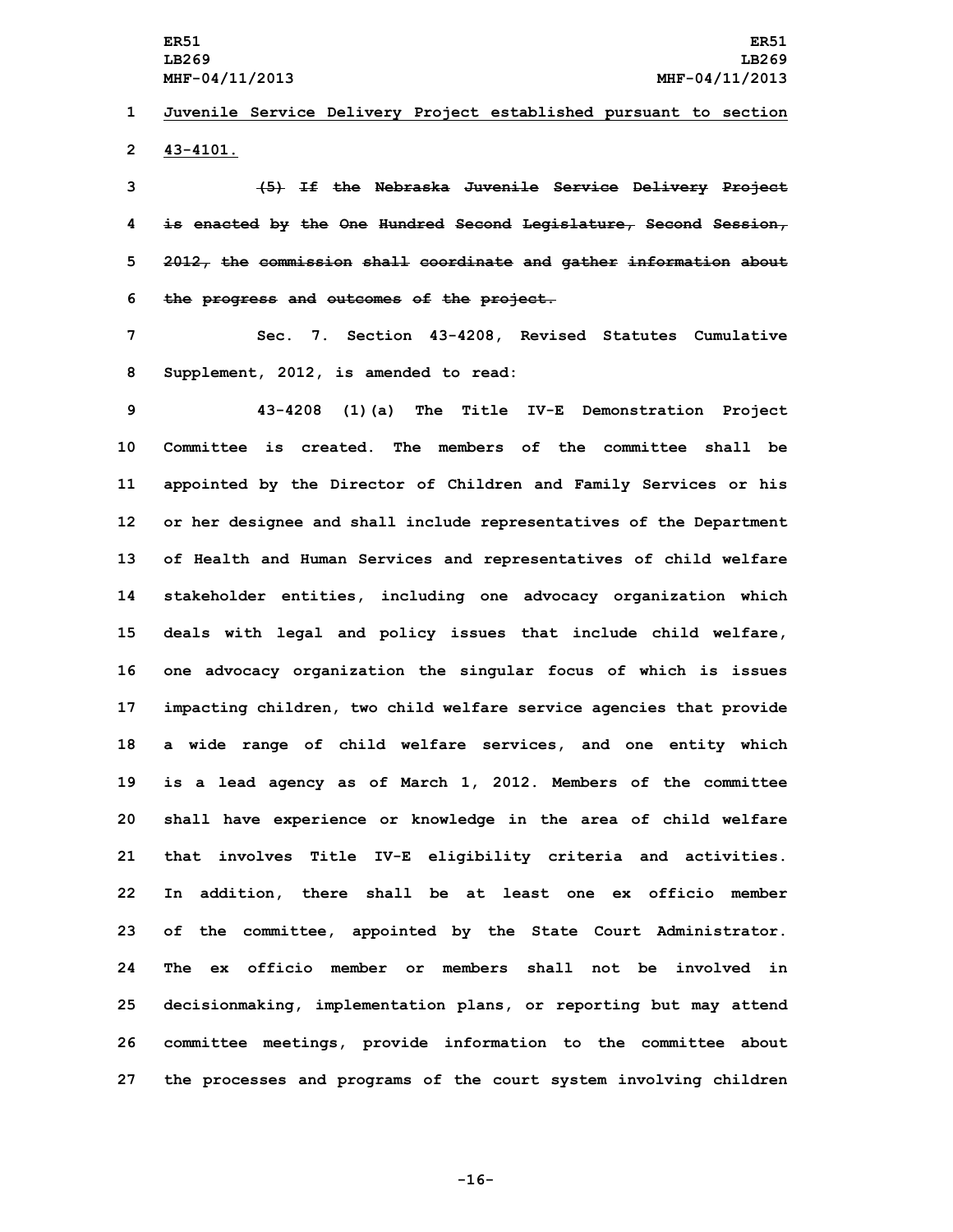## **ER51 ER51 LB269 LB269 MHF-04/11/2013 MHF-04/11/2013**

**1 and juveniles, and inform the State Court Administrator of the 2 committee's activities. The committee shall be convened by the 3 director within thirty days after April 12, 2012.**

 **(b) The committee shall review, report, and provide recommendations regarding the application of the Department of Health and Human Services for <sup>a</sup> demonstration project pursuant to 42 U.S.C. 1320a-9 to obtain <sup>a</sup> waiver as provided in 42 U.S.C. 1320a-9(b), as such section existed on January 1, 2012. The committee may engage <sup>a</sup> consultant with expertise in Title IV-E demonstration project applications and requirements.**

 **(c) The committee shall (i) review Nebraska's current status of Title IV-E participation and penetration rates, (ii) review strategies and solutions for raising Nebraska's participation rate and reimbursement for Title IV-E in child placement, case management, replacement, training, adoption, court findings, and proceedings, and (iii) recommend specific actions for addressing barriers to participation and reimbursement.**

 **(d) The committee shall provide an implementation plan and <sup>a</sup> timeline for making application for <sup>a</sup> Title IV-E waiver. The implementation plan shall support and align with the goals of the statewide strategic plan required pursuant to Legislative Bill 821, One Hundred Second Legislature, Second Session, 2012, section 43-4204, including, but not limited to, maximizing federal funding to be able to utilize state and federal funding for <sup>a</sup> broad array of services for children, including prevention, intervention, and community-based, in-home, and out-of-home services to attain positive outcomes for the safety and well-being of and to**

**-17-**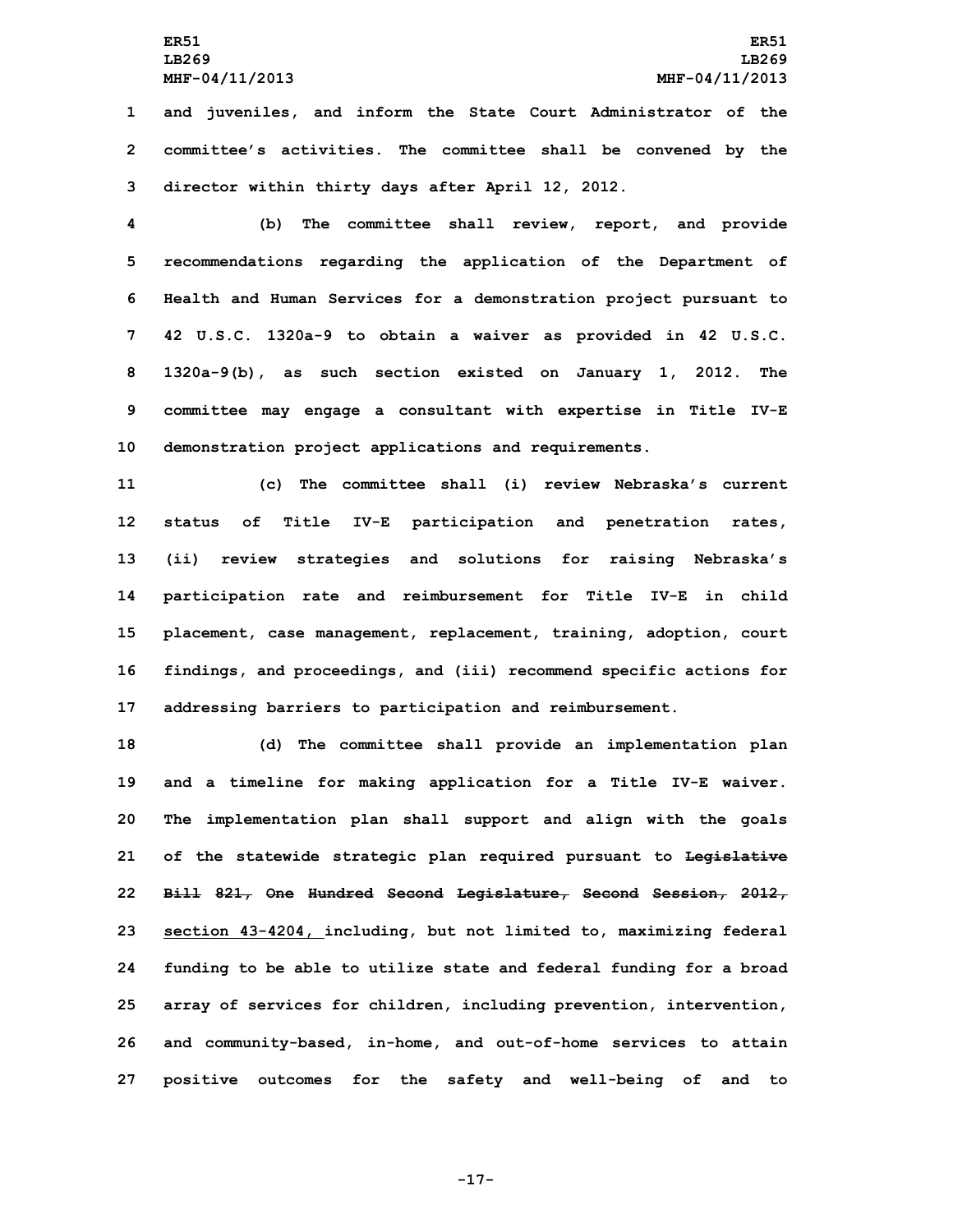**expedite permanency for children. The committee shall report on its activities to the Health and Human Services Committee of the Legislature on or before July 1, 2012, September 1, 2012, and November 1, 2012, and shall provide <sup>a</sup> final written report to the department, the Health and Human Services Committee of the Legislature, and the Governor by December 15, 2012.**

 **(e) If the Nebraska Children's Commission is created by the One Hundred Second Legislature, Second Session, 2012, the The Title IV-E Demonstration Project Committee shall thereupon come under the commission's jurisdiction. is under the jurisdiction of the Nebraska Children's Commission created pursuant to section 43-4202. The commission may make changes it deems necessary to comply with this subsection to facilitate the application for such demonstration project.**

**15 (2) The committee's implementation plan shall address 16 the demonstration project designed to meet the requirements of 42 17 U.S.C. 1320a-9, including, but not limited to, the following:**

**18 (a) Increasing permanency for children by reducing the 19 time in foster care placements when possible and promoting <sup>a</sup> 20 successful transition to adulthood for older youth;**

**21 (b) Increasing positive outcomes for children and 22 families in their homes and communities, including tribal 23 communities, and improving the safety and well-being of children;**

**24 (c) Preventing child abuse and neglect and the reentry of 25 children into foster care; and**

**26 (d) Considering the options of developing <sup>a</sup> program to 27 (i) permit foster care maintenance payments to be made under Title**

**-18-**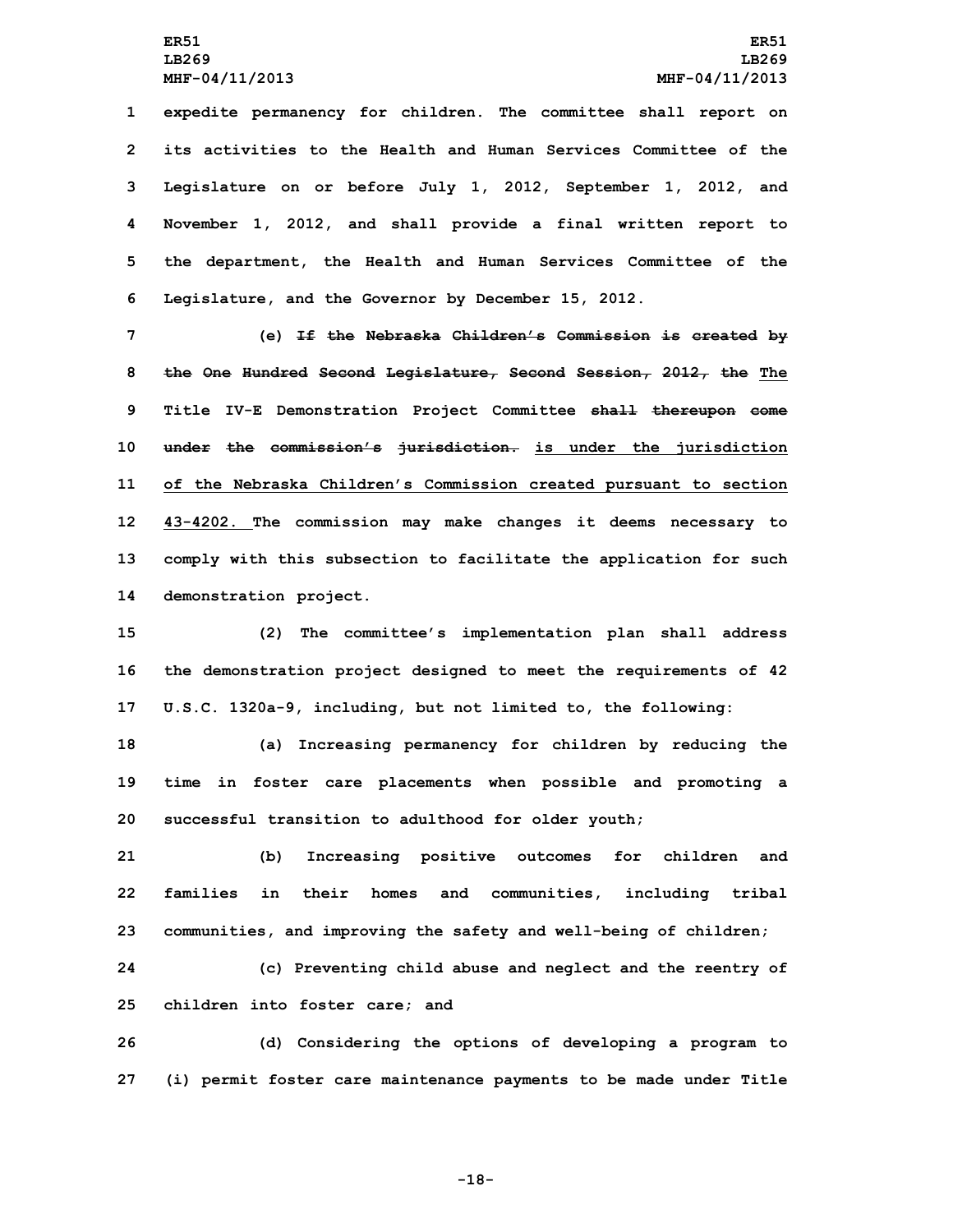**IV-E of the federal Social Security Act, as such act existed on January 1, 2012, to <sup>a</sup> long-term therapeutic family treatment center on behalf of children residing in such <sup>a</sup> center or (ii) identify and address domestic violence that endangers children and results in the placement of children in foster care.**

**6 (3) The implementation plan for the demonstration project 7 shall include information showing:**

 **(a) The ability and capacity of the department to effectively use the authority to conduct <sup>a</sup> demonstration project under this section by identifying changes the department has made or plans to make in policies, procedures, or other elements of the state's child welfare program that will enable the state to successfully achieve the goal or goals of the project; and**

 **(b) That the department has implemented, or plans to implement within three years after the date of submission of its application under this section or within two years after the date on which the United States Secretary of Health and Human Services approves such application, whichever is later, at least two of the child welfare program improvement policies described in 42 U.S.C. 1320a-9(a)(7), as such section existed on January 1, 2012.**

 **(4) At least one of the child welfare program improvement policies to be implemented by the Department of Health and Human Services under the demonstration project shall be <sup>a</sup> policy that the state has not previously implemented as of the date of submission of its application under this section.**

**26 (5) On or before July 1, 2013, the Department of Health 27 and Human Services, in conjunction with the Office of Probation**

**-19-**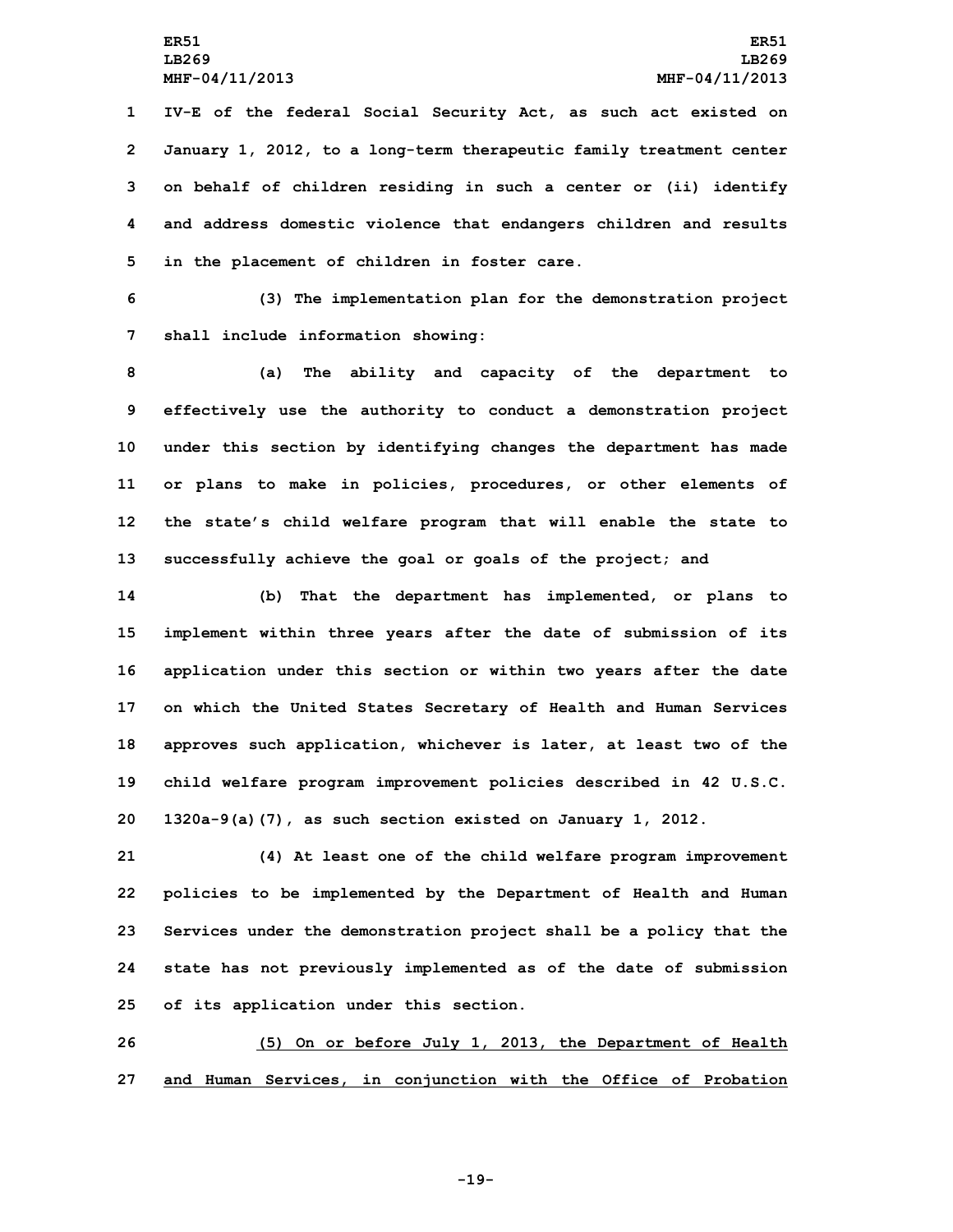**ER51 ER51 LB269 LB269 MHF-04/11/2013 MHF-04/11/2013 1 Administration, shall develop <sup>a</sup> policy for reimbursement of all 2 allowable foster care maintenance costs as provided under Title 3 IV-E of the federal Social Security Act, 42 U.S.C. 672, as such act 4 and section existed on January 1, 2013.**

**5 (5) (6) For purposes of this section, long-term 6 therapeutic family treatment center has the definition found in 42 7 U.S.C. 1320a-9(a)(8), as such section existed on January 1, 2012.**

**8 Sec. 8. Section 68-1207, Revised Statutes Cumulative 9 Supplement, 2012, is amended to read:**

 **68-1207 (1) The Department of Health and Human Services shall supervise all public child welfare services as described by law. The department and the pilot project described in section 68-1212 shall maintain caseloads to carry out child welfare services which provide for adequate, timely, and indepth investigations and services to children and families. Caseloads shall range between twelve and seventeen cases as determined pursuant to subsection (2) of this section. In establishing the specific caseloads within such range, the department and the pilot project shall (a) include the workload factors that may differ due to geographic responsibilities, office location, and the travel required to provide <sup>a</sup> timely response in the investigation of abuse and neglect, the protection of children, and the provision of services to children and families in a uniform and consistent statewide manner and (b) utilize the workload criteria of the standards established as of January 1, 2012, by the Child Welfare League of America. The average caseload shall be reduced by the department in all service areas as designated pursuant to section**

**-20-**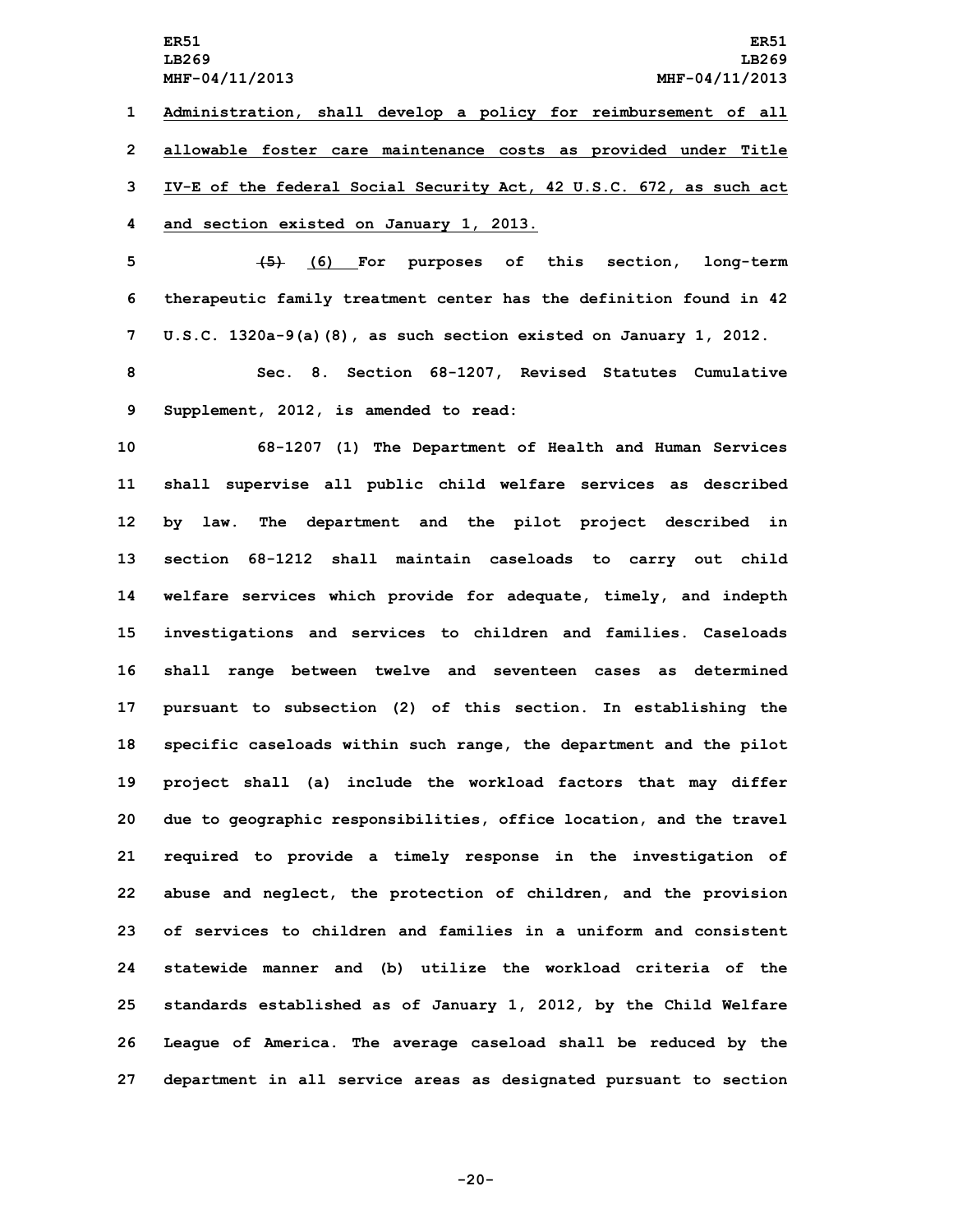**81-3116 and by the pilot project to comply with the caseload range described in this subsection by September 1, 2012. Beginning September 15, 2012, the department shall include in its annual report required pursuant to section 68-1207.01 <sup>a</sup> report on the attainment of the decrease according to such caseload standards. The department's annual report shall also include changes in the standards of the Child Welfare League of America or its successor.**

 **(2) Caseload size shall be determined in the following manner: (a) If children are placed in the home, the family shall count as one case regardless of how many children are placed in the home; (b) if <sup>a</sup> child is placed out of the home, the child shall count as one case; (c) if, within one family, one or more children are placed in the home and one or more children are placed out of the home, the children placed in the home shall count as one case and each child placed out of the home shall count as one case; and (d) any child receiving services from the department or <sup>a</sup> private entity under contract with the department shall be counted as provided in subdivisions (a) through (c) of this subsection whether or not such child is <sup>a</sup> ward of the state. For purposes of this subsection, <sup>a</sup> child is considered to be placed in the home if the child is placed with his or her biological or adoptive parent or <sup>a</sup> legal guardian and <sup>a</sup> child is considered to be placed out of the home if the child is placed in foster care, group home care, or any other setting which is not the child's planned permanent home.**

**25 (3) To insure appropriate oversight of noncourt and 26 voluntary cases when any child welfare services are provided, 27 either by the department or by <sup>a</sup> lead agency participating in**

**-21-**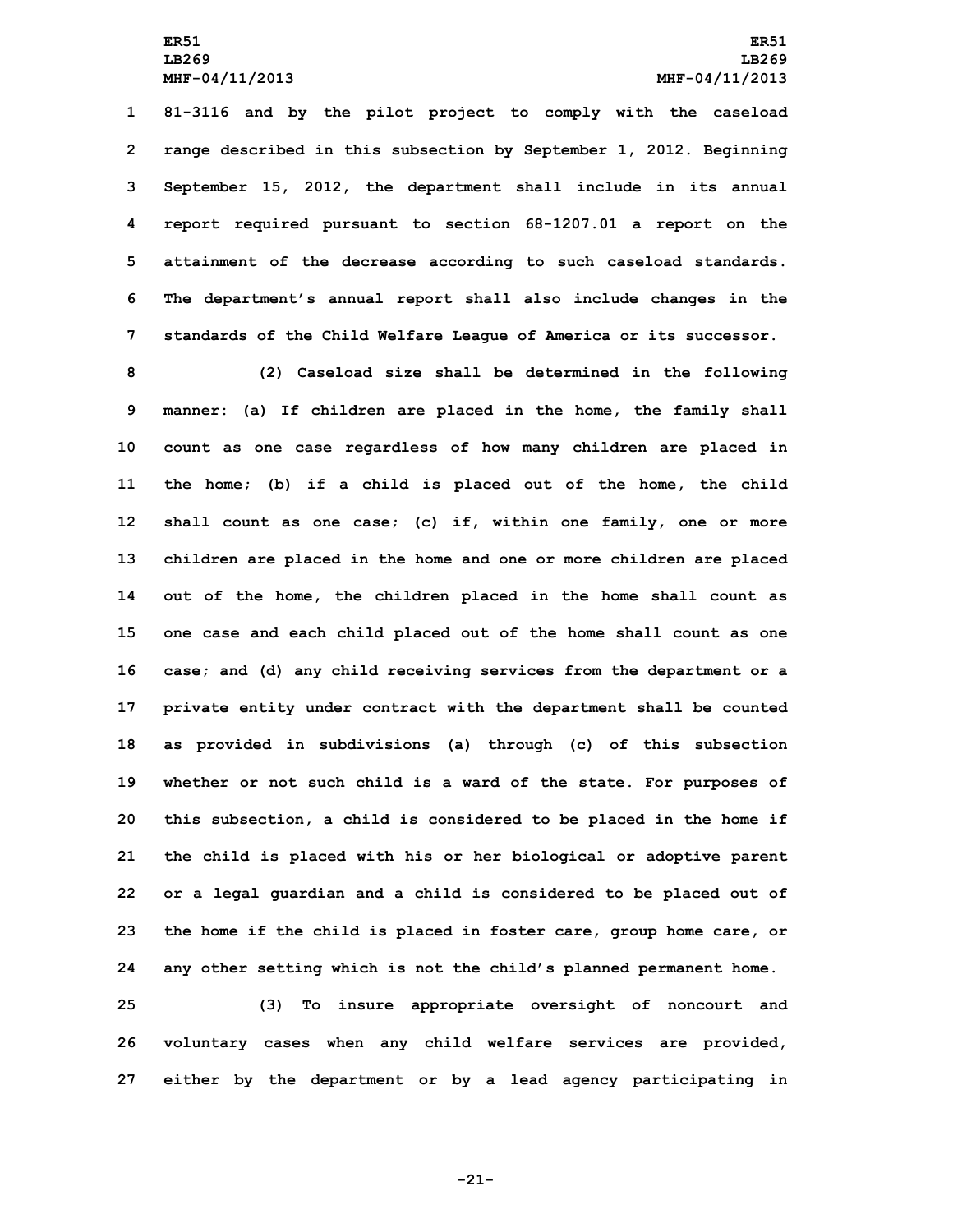**LB269 LB269**

 **the pilot project, as <sup>a</sup> result of <sup>a</sup> child safety assessment, the department or lead agency shall develop <sup>a</sup> case plan that specifies the services to be provided and the actions to be taken by the department or lead agency and the family in each such case. Such case plan shall clearly indicate, when appropriate, that children are receiving services to prevent out-of-home placement and that, absent preventive services, foster care is the planned arrangement for the child.**

**9 (4) To carry out the provisions of this section, the 10 Legislature shall provide funds for additional staff.**

**11 Sec. 9. Section 71-1904, Revised Statutes Cumulative 12 Supplement, 2012, is amended to read:**

 **71-1904 (1) The department shall adopt and promulgate rules and regulations pursuant to sections 71-1901 to 71-1906.01 for (a) the proper care and protection of children by licensees under such sections, (b) the issuance, suspension, and revocation of licenses to provide foster care, (c) the issuance, suspension, and revocation of probationary licenses to provide foster care, (d) the issuance, suspension, and revocation of provisional licenses to provide foster care, (e) the provision of training in foster care, which training shall be directly related to the skills necessary to care for children in need of out-of-home care, including, but not limited to, abused, neglected, dependent, and delinquent children, and (f) the proper administration of sections 71-1901 to 71-1906.01.**

**26 (2) The training required by subdivision (1)(e) of this 27 section may be waived in whole or in part by the department for**

**-22-**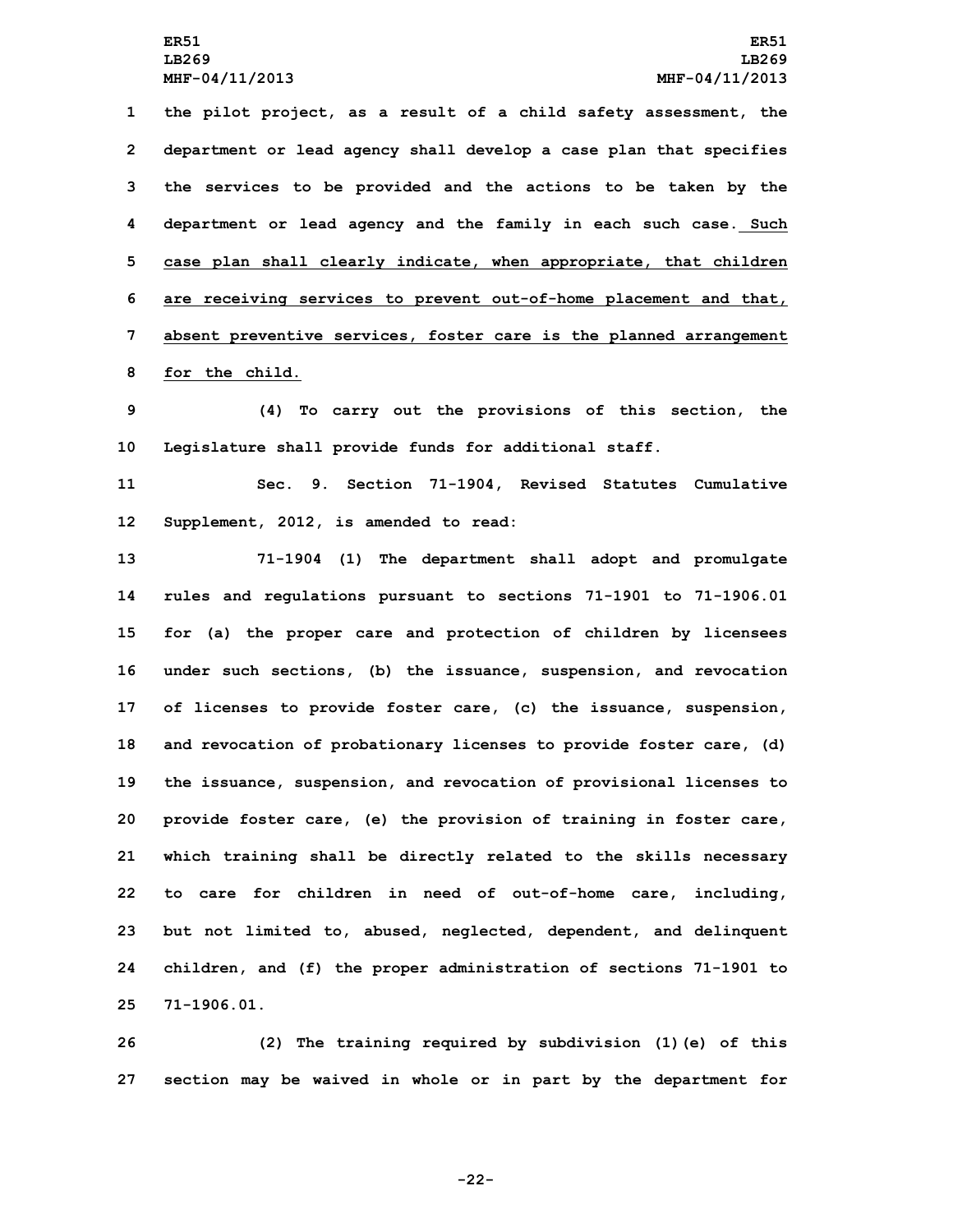**persons operating foster homes providing care only to relatives of the foster care provider. Such waivers shall be granted on <sup>a</sup> case-by-case basis upon assessment by the department of the appropriateness of the relative foster care placement. The department shall submit electronically an annual report to the Health and Human Services Committee of the Legislature on the number of waivers granted under this subsection and the total number of children placed in relative foster homes. For 2012, 2013, 2013 and 2014, the department shall provide the report to the Health and Human Services Committee of the Legislature on or before September 15.**

 **(3) The department shall adopt and promulgate rules and regulations establishing new foster home licensing requirements that ensure children's safety, health, and well-being but minimize the use of licensing mandates for nonsafety issues. Such rules and regulations shall provide alternatives to address nonsafety issues regarding housing and provide assistance to families in overcoming licensing barriers, especially in child-specific relative and kinship placements, to maximize appropriate reimbursement under Title IV-E of the federal Social Security Act, as amended, including expanding the use of kinship guardianship assistance payments under 42 U.S.C. 673(d), as such act and section existed on January 1, 2013.**

 **Sec. 10. (1) Any entity seeking to enter into <sup>a</sup> contract with the Department of Health and Human Services to provide child welfare services shall provide evidence of financial stability and liquidity prior to executing such contract.**

**-23-**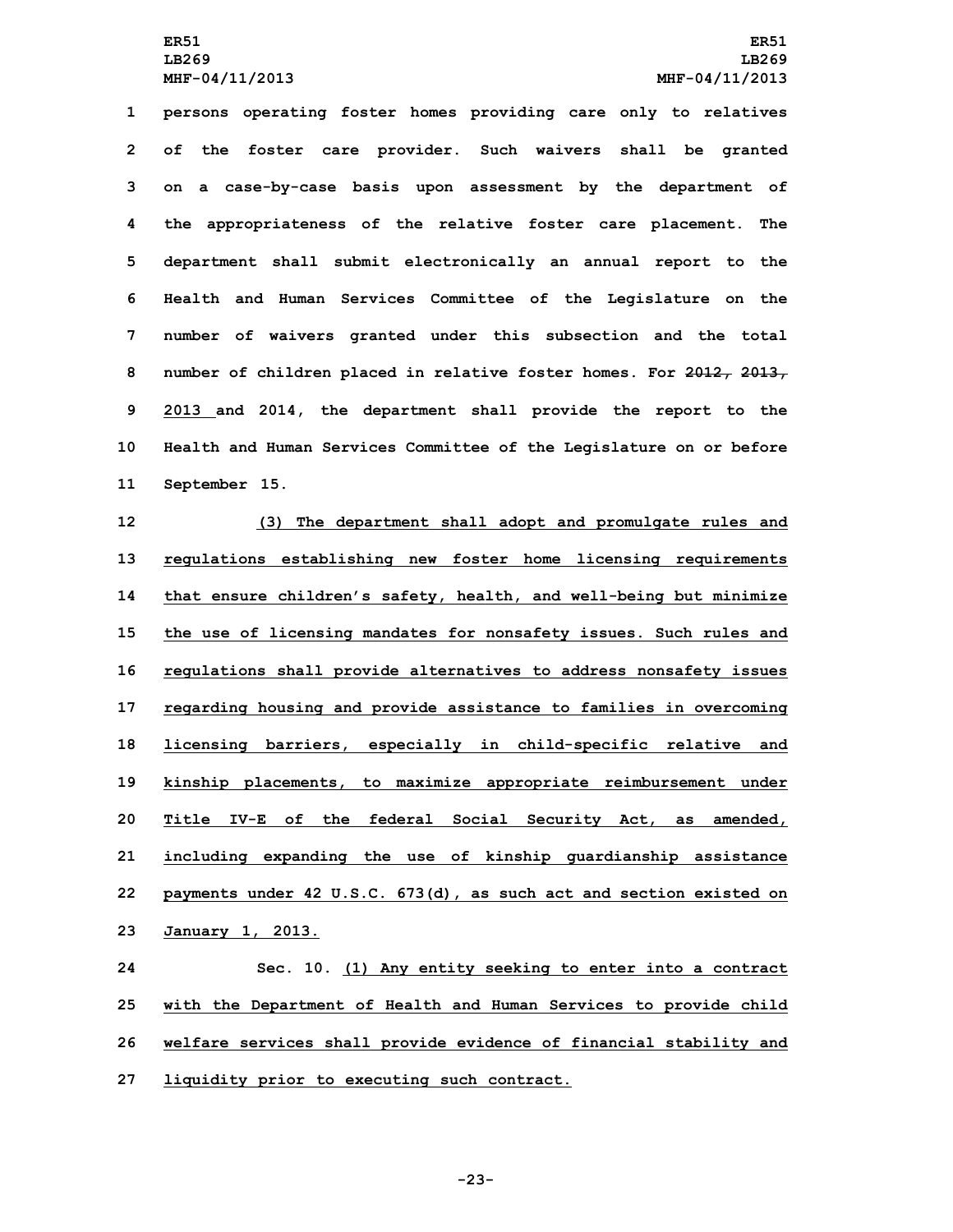**(2) An entity contracting with the department to provide child welfare services shall not require any subcontractor or employee of such contractor or subcontractor to sign an agreement not to compete with such contractor as <sup>a</sup> condition of subcontracting or employment.**

 **Sec. 11. The Department of Health and Human Services shall implement <sup>a</sup> formal grievance process for families involved in the child welfare system or juvenile justice system. Such grievance process shall ensure that families are not dissuaded from utilizing the grievance process for fear of reprisal from the department, providers, or foster parents. <sup>A</sup> report of each grievance allegation and the determination of and any action to be taken by the department shall be provided to the Inspector General for Nebraska Child Welfare within ten days after such determination is made.**

**15 Sec. 12. Section 71-3406, Reissue Revised Statutes of 16 Nebraska, is amended to read:**

 **71-3406 (1) The chief executive officer of the Department of Health and Human Services shall appoint <sup>a</sup> minimum of eight and <sup>a</sup> maximum of twelve members to the State Child Death Review Team. The core members shall be (a) <sup>a</sup> physician employed by the department, who shall be <sup>a</sup> permanent member and shall serve as the chairperson of the team, (b) <sup>a</sup> senior staff member with child protective services of the department, (c) <sup>a</sup> forensic pathologist, (d) <sup>a</sup> law enforcement representative, and (e) the Inspector General of Nebraska Child Welfare, and (f) an attorney. The remaining members appointed may be, but shall not be limited to, the following: <sup>A</sup> county attorney; <sup>a</sup> Federal Bureau of Investigation agent**

**-24-**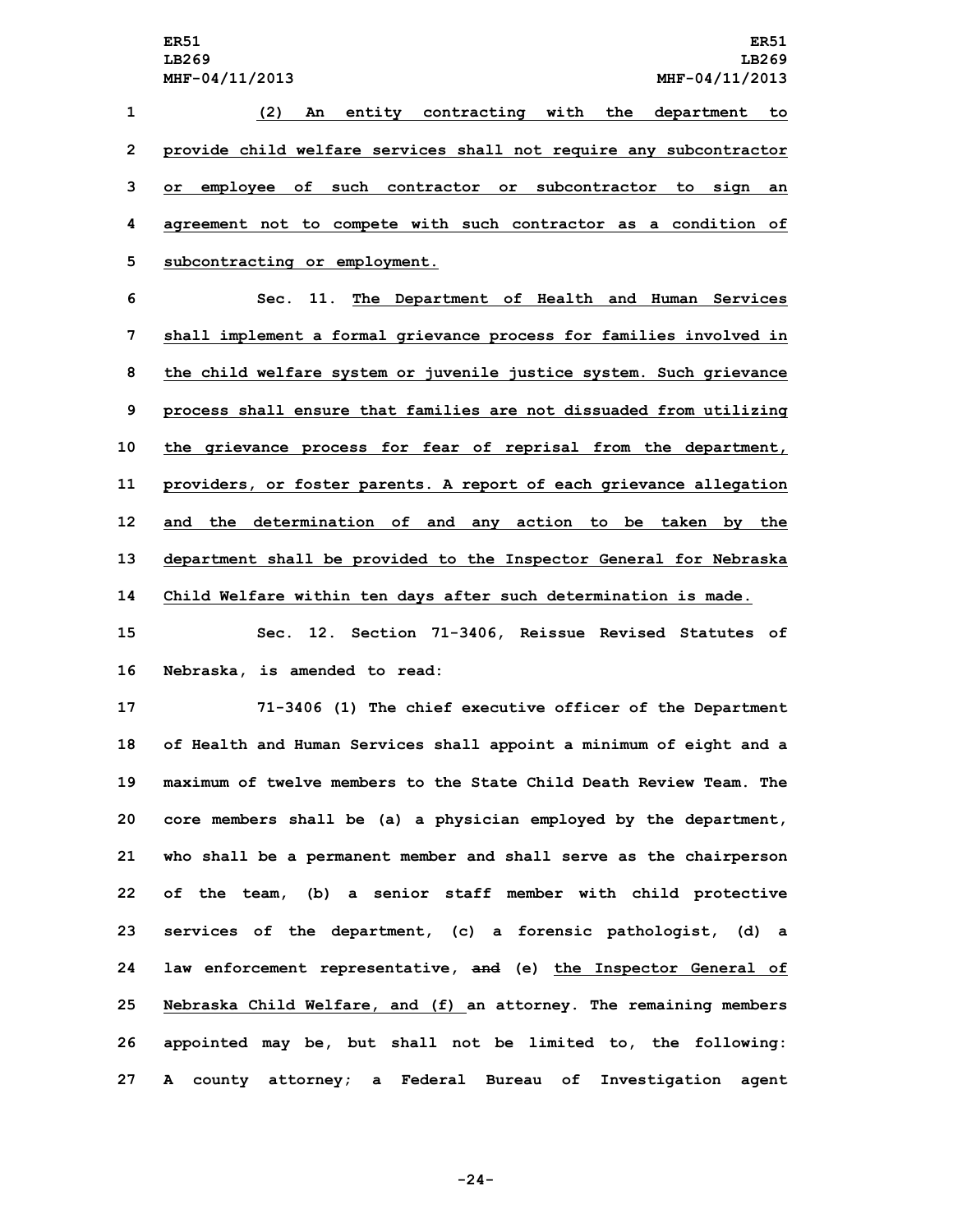**1 responsible for investigations on Native American reservations; 2 <sup>a</sup> social worker; and members of organizations which represent 3 hospitals or physicians.**

 **(2) Members shall serve four-year terms with the exception of the chairperson. In the absence of the chairperson, the chief executive officer may appoint another member of the core team to serve as chairperson.**

 **(3) The team shall not be considered <sup>a</sup> public body for purposes of the Open Meetings Act. The team shall meet <sup>a</sup> minimum of four times <sup>a</sup> year. Members of the team shall be reimbursed for their actual and necessary expenses as provided in sections 81-1174 to 81-1177.**

**13 Sec. 13. Section 81-3133, Revised Statutes Cumulative 14 Supplement, 2012, is amended to read:**

 **81-3133 (1)(a) On or before July 30, 2012, the Division of Children and Family Services of the Department of Health and Human Services shall report in writing its expenditures between January 1, 2012, and June 30, 2012, and the outcomes relating to such expenditures to the Appropriations Committee of the Legislature and the Health and Human Services Committee of the Legislature. Such report shall identify any changes or movement of funds in excess of two hundred fifty thousand dollars relating to child welfare between subprograms within Budget Program 347 and Budget Program 354.**

**25 (b) Beginning with the third calendar quarter of 2012, 26 the division shall report in writing its expenditures for each 27 quarter and the outcomes relating to such expenditures within**

**-25-**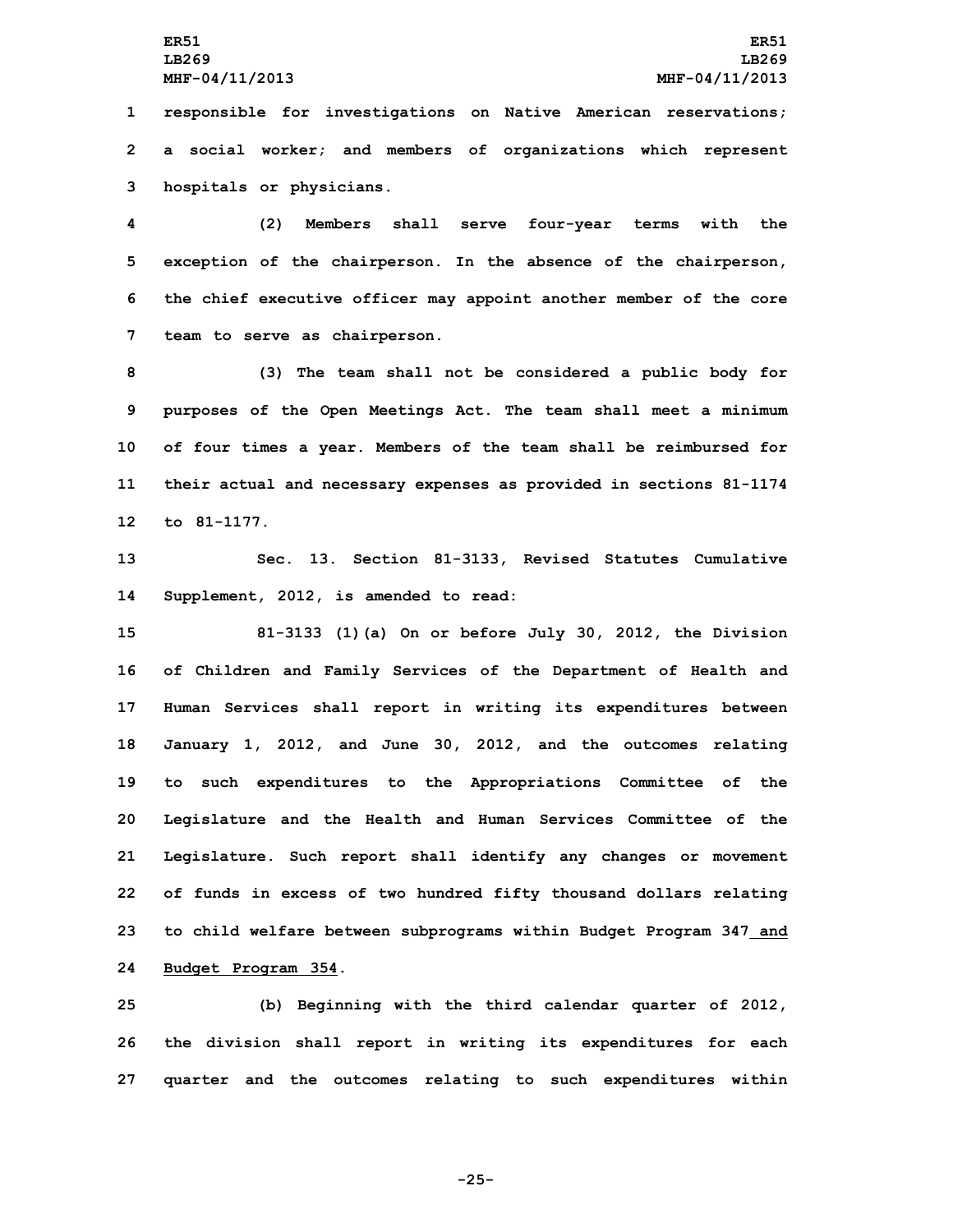**LB269 LB269**

 **thirty days after the end of the quarter to the Appropriations Committee of the Legislature and the Health and Human Services Committee of the Legislature. Such report shall identify any changes or movement of funds in excess of two hundred fifty thousand dollars relating to child welfare between subprograms within Budget Program 347 and Budget Program 354.**

 **(2)(a) For the biennium ending June 30, 2015, and the biennium ending June 30, 2017, the Division of Children and Family Services of the Department of Health and Human Services shall, as part of the appropriations request process pursuant to section 81-132, include <sup>a</sup> strategic plan that identifies the main purpose or purposes of each program, verifiable and auditable key goals that the division believes are fair measures of its progress in meeting each program's main purpose or purposes, and benchmarks for improving performance on the key goals for the state as <sup>a</sup> whole and for each Department of Health and Human Services service area designated pursuant to section 81-3116. The division shall also report whether the benchmarks are being met and, if not, the expected timeframes for meeting them. Such key goals and benchmarks shall be developed by the Division of Children and Family Services with the assistance of the budget division of the Department of Administrative Services pursuant to subdivision (2) of section 23 81-1113.**

 **(b) Not later than September 15, 2013, and not later than September 15, 2015, the Division of Children and Family Services of the Department of Health and Human Services shall report to the Health and Human Services Committee of the Legislature and the**

**-26-**